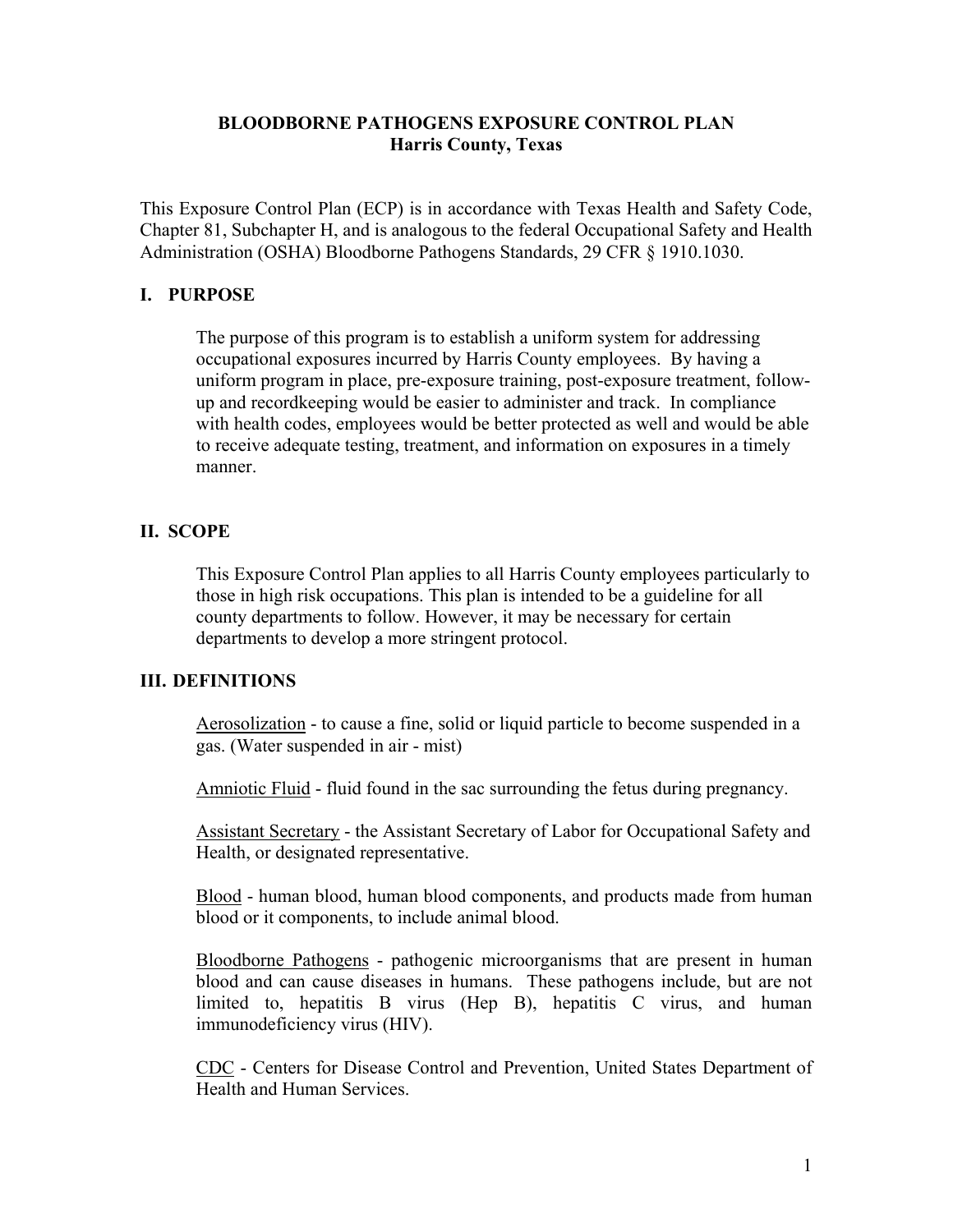Communicable Disease **–**an illness that occurs through the transmission of an infectious agent or its toxic products from a reservoir to a susceptible host, either directly, as from an infected person or animal, or indirectly through an intermediate plant or animal host, a vector, or the inanimate environment.

Contaminated - the presence, or the reasonably anticipated presence, of blood or other potentially infectious materials on an item or surface.

Contaminated Laundry - laundry that has been soiled with blood or other potentially infectious materials or may contain contaminated sharps.

Contaminated Sharps - any contaminated object that can penetrate the skin including, but not limited to, needles, scalpels, knives, broken glass, jagged metal, broken capillary tubes, and exposed ends of dental wires.

Decontamination - the use of physical or chemical means to remove, inactivate, or destroy bloodborne pathogens on a surface or item to the point where they are no longer capable of transmitting infectious particles and the surface or item is rendered safe for handling, use, or disposal.

Discharge to Sanitary Sewer System **–** A discharge or flushing of waste into a sanitary sewer system which is done in accordance with provisions of local sewage discharge ordinances.

Emergency Care Provider  $-A$  licensed health care physician/professional who provides emergency care to Harris County employees.

Engineering Controls - controls (*e.g*., sharps disposal containers, self-sheathing needles, safer medical devices, such as sharps with engineered sharps injury protection and needle less systems) that isolate or remove the hazard of bloodborne pathogens from the workplace.

Exposure Incident - a specific exposure to the eye, mouth, other mucous membrane, non-intact skin, or parenteral contact with blood or other potentially infectious materials that results from the performance of an employee's duties.

Grossly Contaminated Materials - materials soaked with a sufficient amount of blood that when squeezed or compacted, liquid blood will be released.

Handwashing Facilities **–** A facility that provides an adequate supply of running potable water, soap and single use towels or hot air drying machines.

Hep B- Hepatitis B Virus (HBV) – A viral disease of the liver, transmitted through blood and blood products.

HIV - Human Immunodeficiency Virus.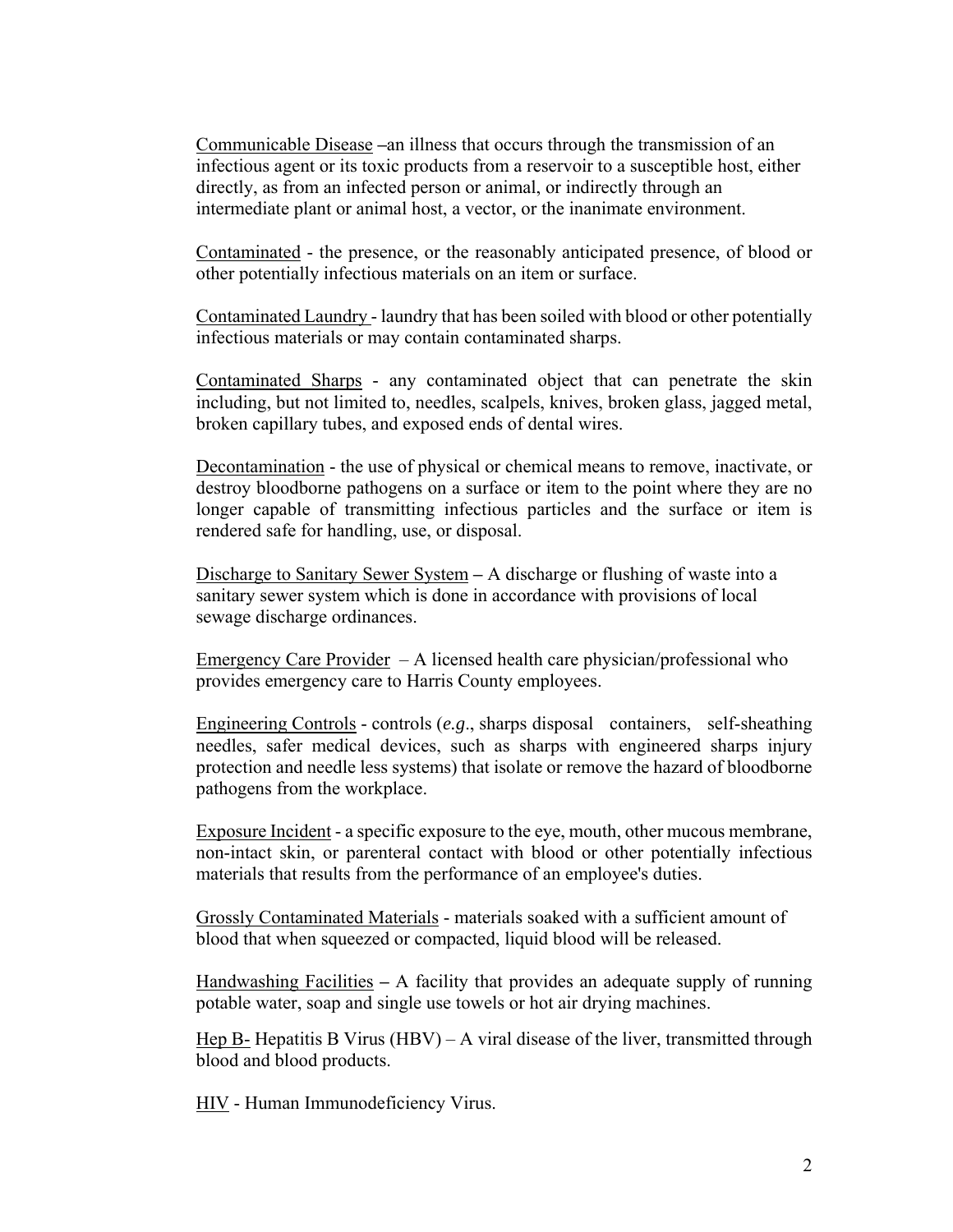Immersed **–** a process in which waste is submerged fully into a liquid chemical agent in a container, or that a sufficient volume of liquid chemical agent is poured over a contained waste, such that the liquid completely surrounds and covers the waste items in the container.

Licensed Healthcare Professional - a person whose legally permitted scope of practice allows him or her to independently perform the activities required by Post-exposure Evaluation and Follow-up.

Needle less systems - a device that does not use needles for:

(1) the collection of bodily fluids or withdrawal of body fluids after initial venous or arterial access is established; (2) the administration of medication or fluids; or (3) any other procedure involving the potential for occupational exposure to bloodborne pathogens due to percutaneous injuries from contaminated sharps.

Occupational Exposure - reasonably anticipated skin, eye, mucous membrane, or parenteral (piercing) contact with blood or other potentially infectious materials that may result from the performance of an employee's duties. (Example: crime scene investigation, emergency care, *etc*.)

#### Other Potentially Infectious Materials (OPIM)

(1) The following human body fluids: semen, vaginal secretions, cerebrospinal fluid, cerebrospinal fluid, synovial fluid, pleural fluid, pericardial fluid, peritoneal fluid, amniotic fluid, saliva in dental procedures, any body fluid that is visibly contaminated with blood, and all body fluids in situations where it is difficult or impossible to differentiate between body fluids but where it can be reasonably anticipated that blood may exist, to include animal blood.

(2) Any unfixed tissue or organ (other than intact skin) from a human (living or dead).

(3) HIV-containing cell or tissue cultures, organ cultures, and HIV - or Hep B containing culture medium or other solutions; and blood, organs, or other tissues from experimental animals infected with HIV and Hep B.

Parenteral - piercing mucous membranes or the skin barrier through such events as needle sticks, human/animal bites, cuts, and abrasions.

Pericardial Fluid - fluid found in the fibrous sac surrounding the heart, to include animal blood.

Peritoneal Fluid - fluid found within the lining of the pelvic and abdominal cavities.

Personal Protective Equipment (PPE) - specialized clothing or equipment worn by an employee for protection against a hazard including, but not limited to, gloves, laboratory coats, faceshields, masks, and mouthpiece. General work clothes (*e.g*.,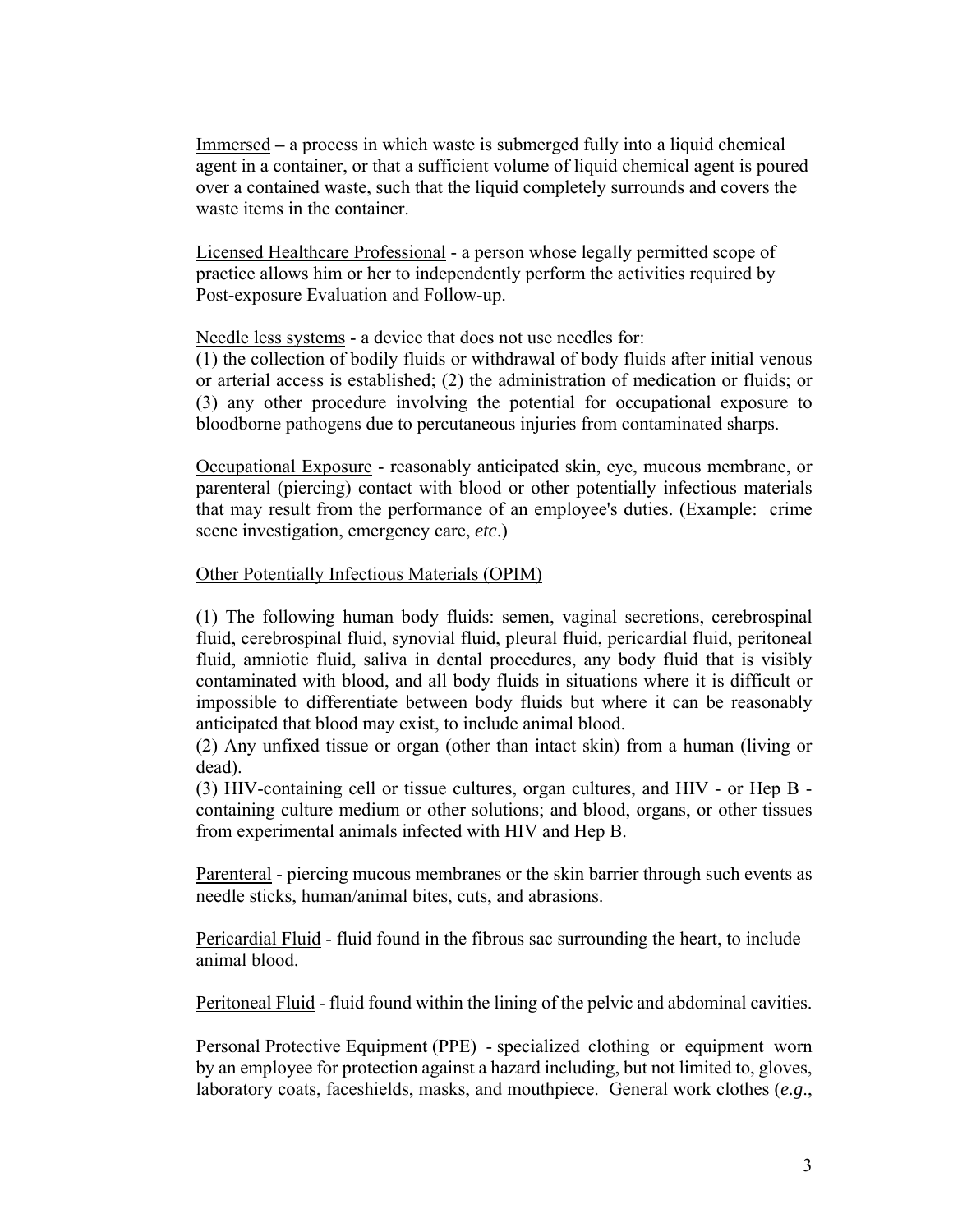uniforms, pants, shirts or blouses) not intended to function as protection against a hazard are not considered to be personal protective equipment.

Pleural Fluid - a clear fluid found in the pleural lining of the chest cavity.

Receiving Facility **–** that facility that initially receives the patient for treatment.

Regulated Waste - liquid or semi liquid blood or other potentially infectious materials; contaminated items that would release blood or other potentially infectious materials in a liquid or semi liquid state if compressed; items that are caked with dried blood or other potentially infectious materials and are capable of releasing these materials during handling; contaminated sharps; and pathological and microbiological wastes containing blood or other potentially infectious materials.

Risk Management- Division of Harris County Human Resources and Risk Management.

Serostatus - the status of a person's blood regarding whether or not it is infectious.

Sharps – an object used or encountered normally in a health care setting that can be reasonably anticipated to penetrate the skin or any other part of the body and to result in an exposure incident, including a needle device, a scalpel, a lancet, a piece of broken glass, a broken capillary tube, an exposed end of a dental wire, or a dental knife, drill, or bur.

Sharps with engineered sharps injury protections - a nonneedle sharp or a needle device used for withdrawing body fluids, accessing a vein or artery, or administering medications or other fluids, with a built-in safety feature or mechanism that effectively reduces the risk of an exposure incident.Source Individual - any individual, living or dead, whose blood or other potentially infectious materials may be a source of occupational exposure to the employee. Examples include, but are not limited to, hospital and clinic patients; trauma victims; clients of drug and alcohol treatment facilities; residents of hospices and nursing homes; human remains; and individuals who donate or sell blood or blood components; arrestees; known IV drug users; and individuals from a known risk group.

Sterilize - the use of a physical or chemical procedure to destroy all microbial life, including highly resistant bacterial endospores.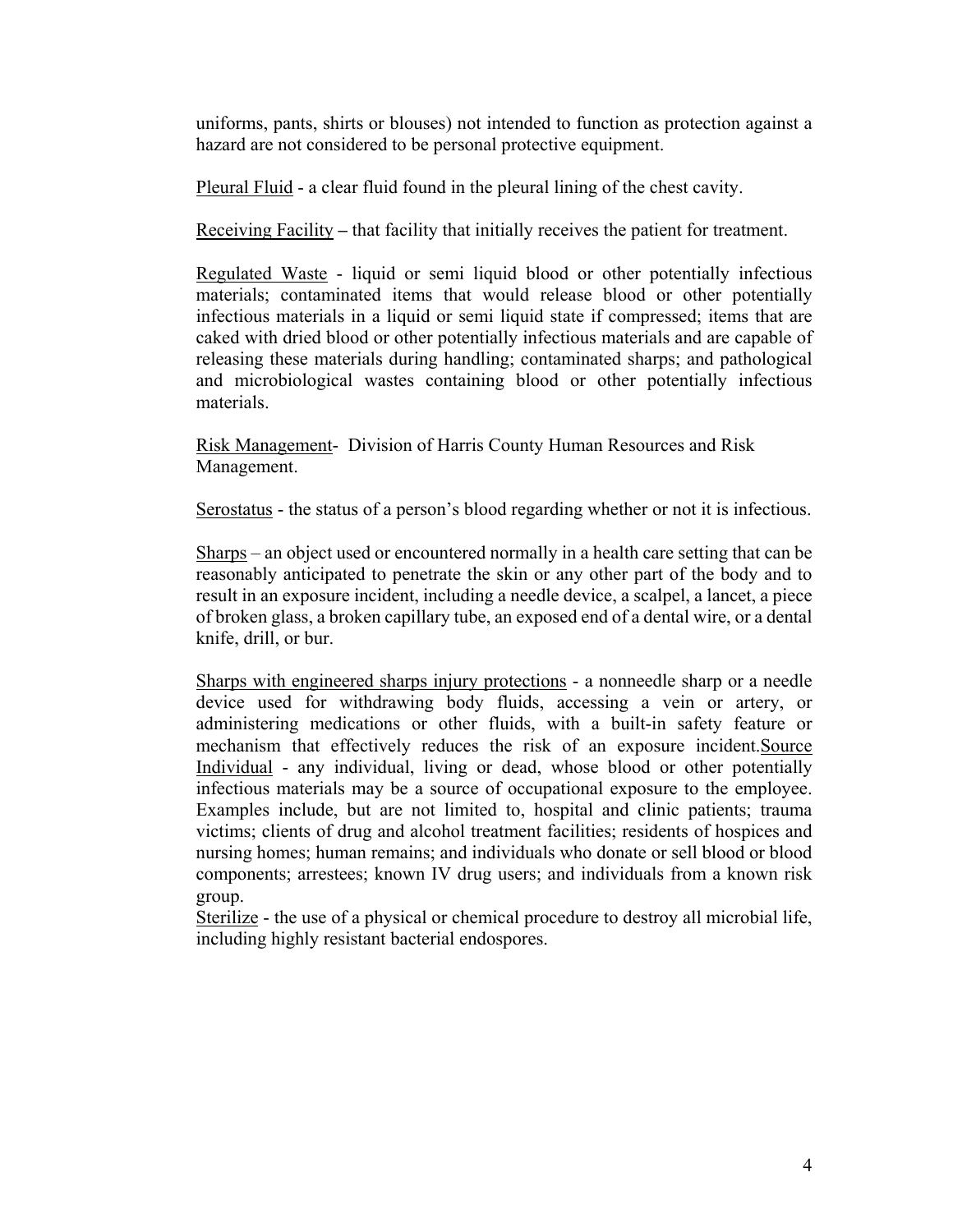Supervisor – an administrative officer in charge of a unit or operation who supervises workers or the work done by others.

Synovial Fluid - a clear fluid found in the joints and other areas where friction exists.

Universal Precautions - an approach to infection control in which all human blood and certain human body fluids are treated as if known to be infectious for HIV, Hep B, and other bloodborne pathogens.

Work Practice Controls - controls that reduce the likelihood of exposure by altering the manner in which a task is performed (*e.g*., prohibiting recapping of needles by a two-handed technique).

# **IV. RESPONSIBILITIES**

## **A. Supervisors**

Supervisors are responsible for:

- (1) Evaluating job descriptions and assigning employees to applicable risk categories when hired or when a new position is created.
- (2) Assuring employees receive appropriate training.
- (3) Assuring the use of universal precautions when dealing with human blood and other body fluids and all other appropriate measures for specimen collection.
- (4) Contacting Risk Management if the employee is injured or believed to have been exposed to a potentially contaminated material.
- (5) Investigating occupational exposure incidents and completing an Employer's First Report of Injury/ Illness (DWC1), and ensure the employee completes the accident statement.
- (6) Referring employees for appropriate medical assessment and follow up in accordance with these procedures.
- (7) Assuring employee compliance with these procedures.
- (8) Ensuring completion of the contaminated sharps injury form to maintain a uniform reporting process, (Appendix 2) with results submitted to Risk Management.

## **B. Employees**

All employees are responsible for:

- (1) Assuming responsibility for their own health and safety.
- (2) Observing universal precautions at all times.
- (3) Using, cleaning, and storing personal protective equipment (PPE) appropriately.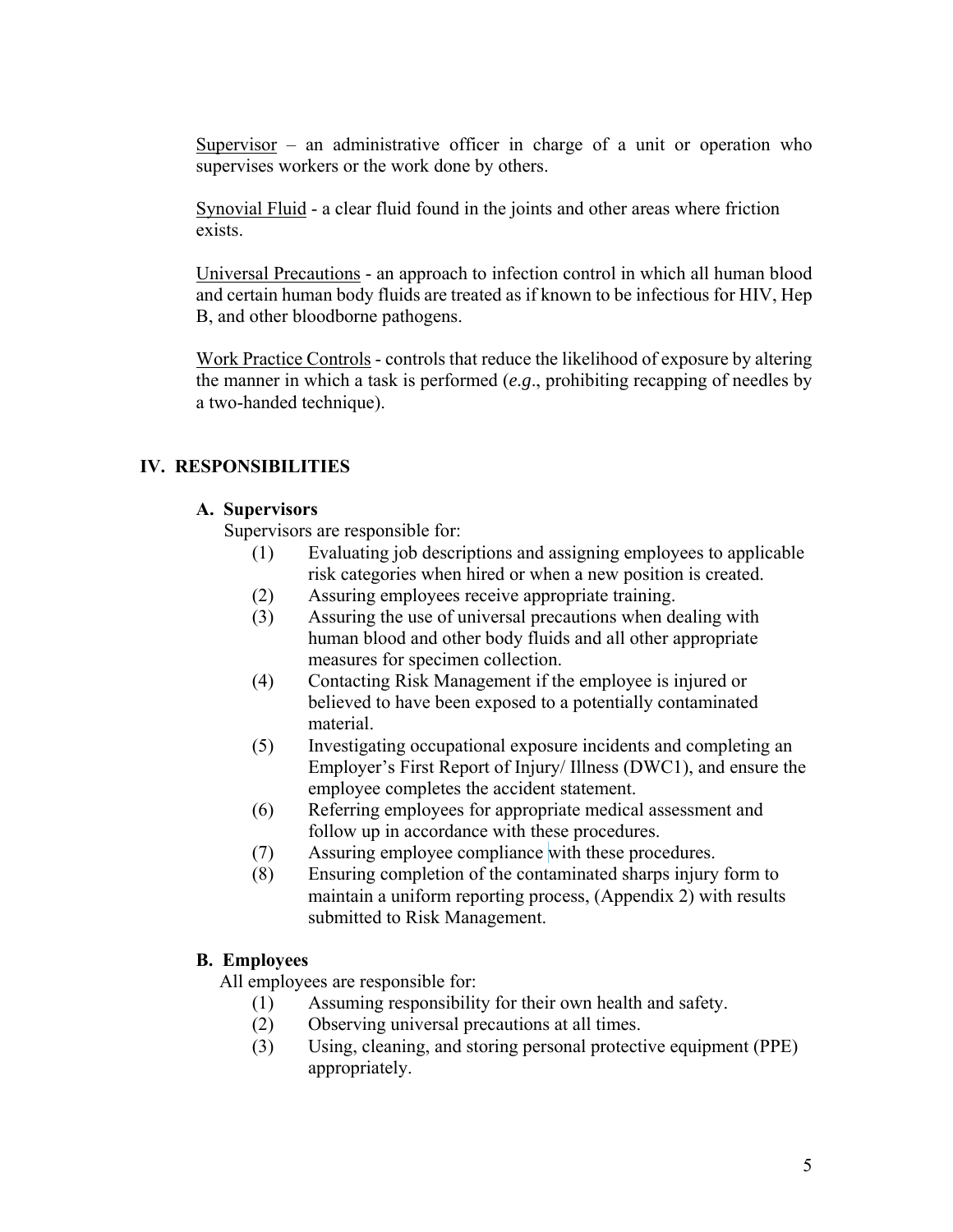- (4) Decontaminating equipment prior to repair, service or shipment after contact with blood or other potentially infectious materials.
- (5) Decontaminating their equipment including emergency vehicles after contact with blood or other potentially infectious materials.
- (6) Reporting any actual or suspected occupational exposure incidents to their supervisor as soon as possible.
- (7) Completing all applicable forms for occupational exposure incidents.
- (8) Providing accurate information to appropriate personnel, when necessary.
- (9) Attending training.
- (10) Following all procedures pertaining to post exposure testing and follow-up testing as outlined in Section VIII (C).
- (11) Complying with these procedures.
- (12) Provide current job related medical records and vaccination status.
- (13) Providing the treating healthcare facility with the sharps injury form (Appendix 2).
- (14) Emergency and non-managerial employees shall annually review this plan to insure it remains current with all applicable regulatory agencies and updating risk categories as necessary.

## **C. Risk Management**

Risk Management is responsible for:

- (1) Assisting Department Managers and/or supervisors, to determine those job classifications where exposure to bloodborne pathogens are possible.
- (2) Annually reviewing this plan to insure it remains current with all applicable regulatory agencies, and updating risk categories as necessary.
- (3) Providing assistance, when appropriate, for the purchase of Personal Protective Equipment (PPE).
- (4) Assisting with training as needed.
- (5) Tracking post exposure testing to assure follow-up.
- (6) Reporting all exposure incidents involving contaminated sharps.
- (7) Maintaining training records.
- (8) Maintaining a sharps injury database to include date of sharps incident, employee's name, date form sent to the HCPHES-Epidemiology.

## **V. EXPOSURE ASSESSMENT**

It is the intent of this safety plan that all departments should on an ongoing basis assess and compile data about which employees may be expected to incur an occupational exposure to blood or other potentially infectious materials (OPIMs)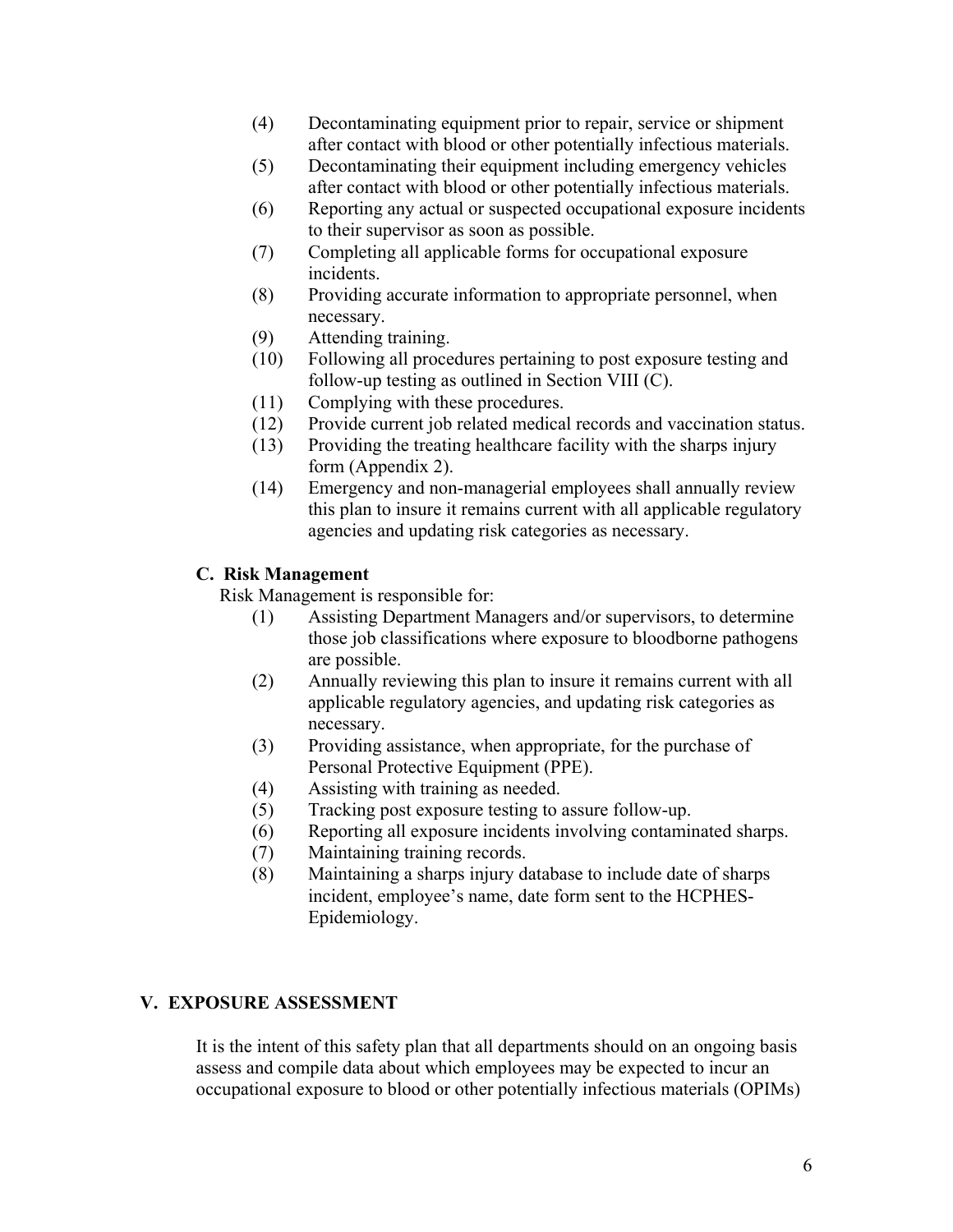in the workplace. The exposure determination is made without regard to the use of personal protective equipment and should be reviewed annually.

## **VI. IMPLEMENTATION SCHEDULE AND METHODOLOGY**

Harris County should implement this Bloodborne Exposure Control Plan effective immediately. Risk Management will initiate the training for all County departments effected by this plan and will provide annual updates as required by law. Initial training and annual updates will include methods of compliance and post exposure evaluation and follow up, communication of hazards to employees and recordkeeping in relation to Bloodborne Pathogens. Employees should receive training and personal protective equipment.

#### **VII. METHODS OF COMPLIANCE**

#### **General**

Universal/Standard precautions should be observed in order to prevent contact with blood or other potentially infectious materials. All blood or other potentially infectious material will be considered infectious regardless of the perceived status of the source individual. Under circumstances in which differentiation between body fluid types is difficult or impossible, all body fluids shall be considered potentially infectious materials.

### **A. Engineering Controls**

- (1) Engineering and work practice controls should be used to eliminate or minimize employee exposure.
- (2) Where occupational exposure remains after institution of these controls, personal protective equipment should also be used.
- (3) Engineering controls should be examined and maintained or replaced by each department on a regular schedule to ensure their effectiveness, in conjunction with an annual review.
- (4) The term "Engineering Controls" includes all control measures that isolate or remove a bloodborne pathogen hazard from the work place encompassing not only engineered sharps injury protection and needless devices but also other medical devices designed to reduce the risk of percutaneous exposure.
- (5) The following engineering controls should be used, where applicable:
	- (a) Sharps containers
	- (b) Needle less systems
	- (c) Sharps devices with engineered sharps injury protection
- (6) Sharps with Engineered Sharps Injury Protection are defined by OSHA as needle less device or a needle device used for withdrawing body fluids, accessing a vein or artery, or administering medications or other fluids, with built-in safety features mechanism that effectively reduces the risk of an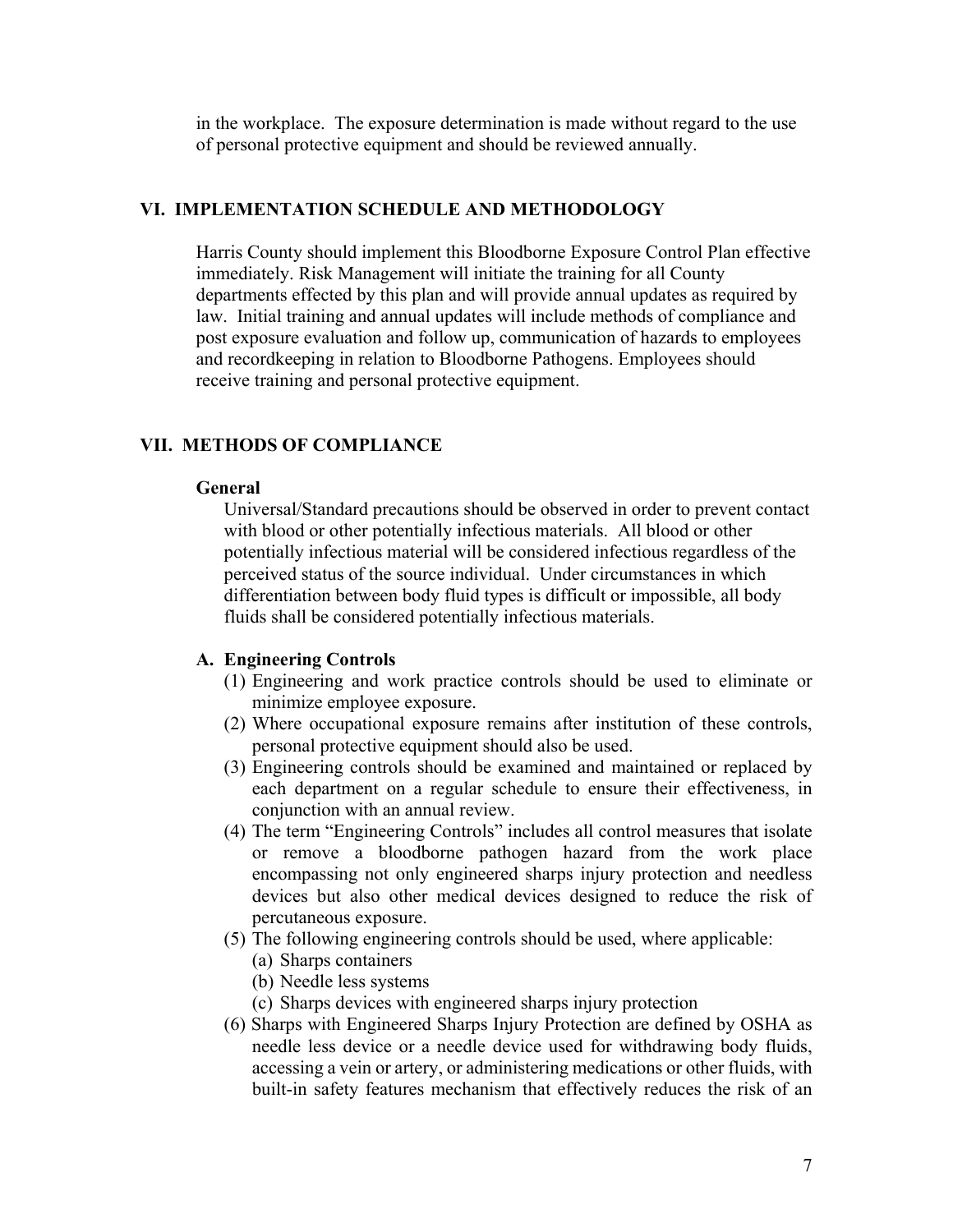exposure incident. This broad array of devices include, but are not limited, to:

- (a) Syringes with a sliding-sheath that shields the attached needle after use
- (b) Needles that retract into the syringe after use
- (c) Shielded or retracting catheters used to access the bloodstream for intravenous medication delivery systems or fluids or
- (d) Catheter port or connector site using a needle housed in a protective covering
- (7) Examples of other "Engineering Controls" are medical devices that include blunt suture needles and plastic or mylar-wrapped glass capillary tubes, as well as controls that are not medical devices such as sharps disposal containers and biosafety cabinets.
- (8) Employees will select safer medical devices that are appropriate, commercially available, and effective. "Appropriate" devices will not jeopardize patient or employee safety or be medically contraindicated. Lists of commercially available Sharps Safety Devices may be researched in both the literature and on the Internet. Vendors of safety devices are encouraged to register their products with the Texas Department of State Health Services (TDSHS) Drugs and Devices Division and additionally to submit required product information to the TDSHS Contract lists. An "Effective" safer device is a device that, based on reasonable judgment, will make an exposure incident involving a contaminated sharp less likely to occur in the application in which it is used. Supervisors in areas where these engineering controls are used are responsible for ensuring that employees have been properly trained in their storage, use and disposal.

#### **B. Personal Protective Equipment (PPE)**

#### **(1) Provision**

- (a) When there is the risk of occupational exposure, Harris County should provide or replace, at no cost to the employee, appropriate personal protective equipment such as, but not limited to, gloves, gowns, laboratory coats, face shields or masks and eye protection, and mouthpieces, resuscitation bags, pocket masks, or other ventilation devices.
- (b) Personal protective equipment will be considered "appropriate" only if it does not permit blood or other potentially infectious materials to pass through to or reach the employee's work clothes, street clothes, undergarments, skin, eyes, mouth, or other mucous membranes under normal conditions of use and for the duration of the time that the PPE will be used.
- (c) All PPE should be fluid resistant.
- (d) PPE should be chosen based on the anticipated exposure to blood or other potentially infectious materials, however surgical caps or hoods and/or shoe covers or boots should be worn in instances when gross contamination can reasonably be anticipated.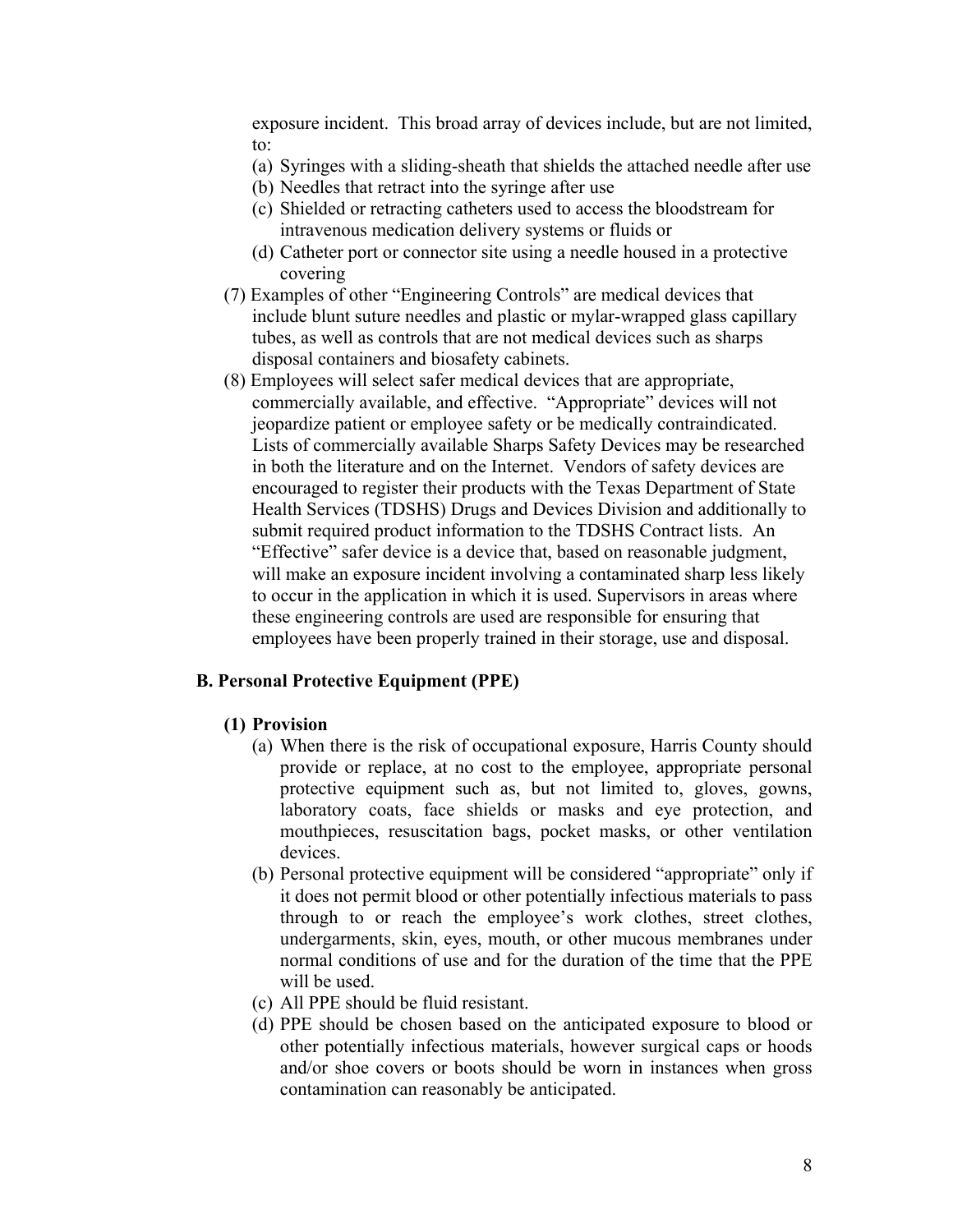- (e) All PPE selected and used by emergency responders must meet the guidelines set forth in NFPA 1999.
- **(2) Use**
	- (a) The employee's supervisor should ensure that the employee uses appropriate personal protective equipment unless the supervisor shows that the employee temporarily and briefly declined to use personal protective equipment when, under rare and extraordinary circumstances, it was the employee's professional judgment that in the specific instance its use would have prevented the delivery of health care or public safety services or would have posed an increased hazard to the safety of the worker or co-worker.
	- (b) When the employee makes this judgment, the circumstances should be investigated and documented by the supervisor in order to determine whether changes can be instituted to prevent such occurrences in the future.
	- (c) Supervisors are responsible for evaluating tasks for the applicability of PPE and for providing, requiring and monitoring its use.
	- (d) Supervisors are also responsible for ensuring that employees are trained on the proper use, storage and disposal of PPE.
	- (e) PPE should be utilized when conducting the following tasks:
		- (1) Drawing blood (gloves)
		- (2) Doing finger or heel sticks (gloves)
		- (3) Handling lab specimens (gloves)
		- (4) Bleeding control for spurting blood (gloves, gown, mask, protective eyewear)
		- (5) First Aid and CPR (gloves, pocket mask, and/or face shield)
		- (6) Cleaning contaminated tools/instruments (gloves, protective eyewear)
		- (7) Any other task involving occupational exposure
		- (8) List is not exhaustive
	- (f) Respiratory assistance devices shall be used whenever resuscitation must be performed.

### **(3) Accessibility**

- (a) The supervisor should ensure that appropriate personal protective equipment in the appropriate sizes is readily accessible at the worksite or is issued to employees.
- (b) Hypoallergenic gloves, glove liners, powderless gloves, or other similar alternatives shall be readily accessible to those employees who are allergic to the gloves normally provided.

### **(4) Cleaning, Laundering, and Disposal**

(a) PPE should be cleaned, laundered, and disposed of at no cost to employees.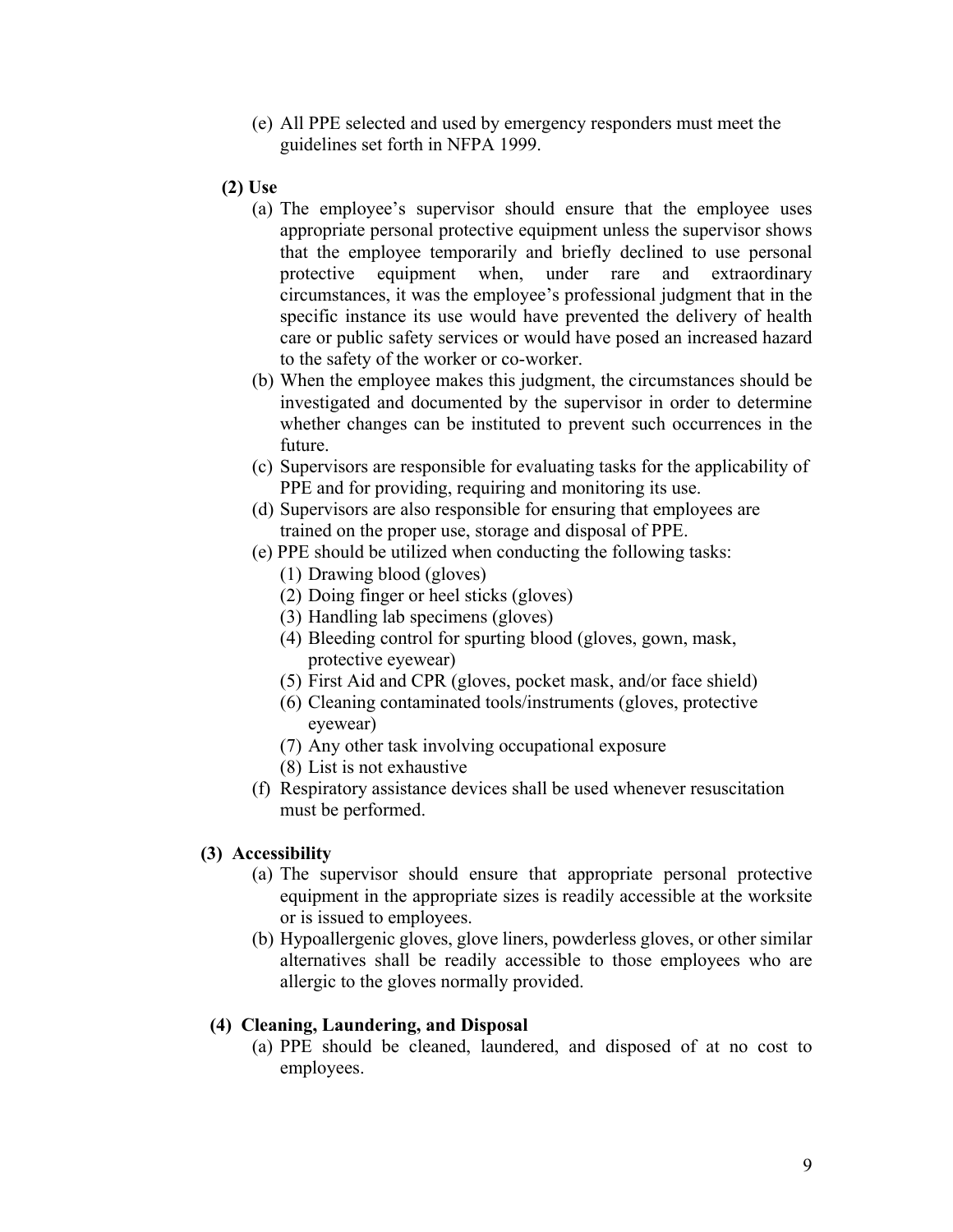- (b) All repairs and replacements to PPE should be done as needed to maintain its effectiveness and shall be made at no cost to employees.
- (c)Equipment and supplies must be assessed periodically to determine replacement needs and document that these assessments have been made and supplies replaced. This documentation must include the dates of inspections and replacement and the name of the individual performing the task.
- (d) All garments, which are penetrated by blood, body fluids containing visible amounts of blood, or other potentially infectious materials, should be removed immediately or as soon as feasible and placed in a red "biohazard" marked bag/container.
- (e) All PPE should be removed prior to leaving the work area.
- (f) When PPE is removed, it should be placed in the appropriate designated receptacle for storage, washing, decontamination or disposal.
- (g) Gloves should be worn when it can be reasonably anticipated that the employee may have hand contact with blood, other potentially infectious materials, non-intact skin, and mucous membranes, when performing vascular access procedures and when handling or touching contaminated items or surfaces.
- (h) Disposable (single use) gloves such as surgical or examination gloves should be replaced as soon as practical when contaminated or as soon as feasible if they are torn, punctured, or when their ability to function as a barrier is compromised.
- (i) Disposable (single use) gloves should not be washed or decontaminated for re-use.
- (j) Utility gloves may be decontaminated for re-use if the integrity of the glove is not compromised. Utility gloves shall be discarded if they are cracked, peeling, torn, punctured, exhibit other signs of deterioration, or when their ability to function as a barrier is compromised.
- (k) Masks, Eye Protection, and Face Shields. Masks in combination with eye protection devices, such as goggles or glasses with solid side shields, or chin length face shields, are required to be worn whenever splashes, spray, splatter, or droplets of blood or other potentially infectious materials may be generated and eye, nose, or mouth contamination can be reasonably anticipated.
- (l) Gowns, Aprons, and Other Protective Body Clothing. Appropriate protective clothing such as, but not limited to, gowns, aprons, lab coats, clinic jackets, or similar outer garments shall be worn in occupational exposure situations. The type and characteristics will depend upon the task and degree of exposure anticipated.
- (m)Surgical caps or hoods and/or shoe covers or boots shall be worn in instances when gross contamination can reasonably be anticipated.
- (n) When an outside laundry service is used for employee uniforms, smocks, or lab coats, they should be notified of the potential for contaminated clothing, by the employee.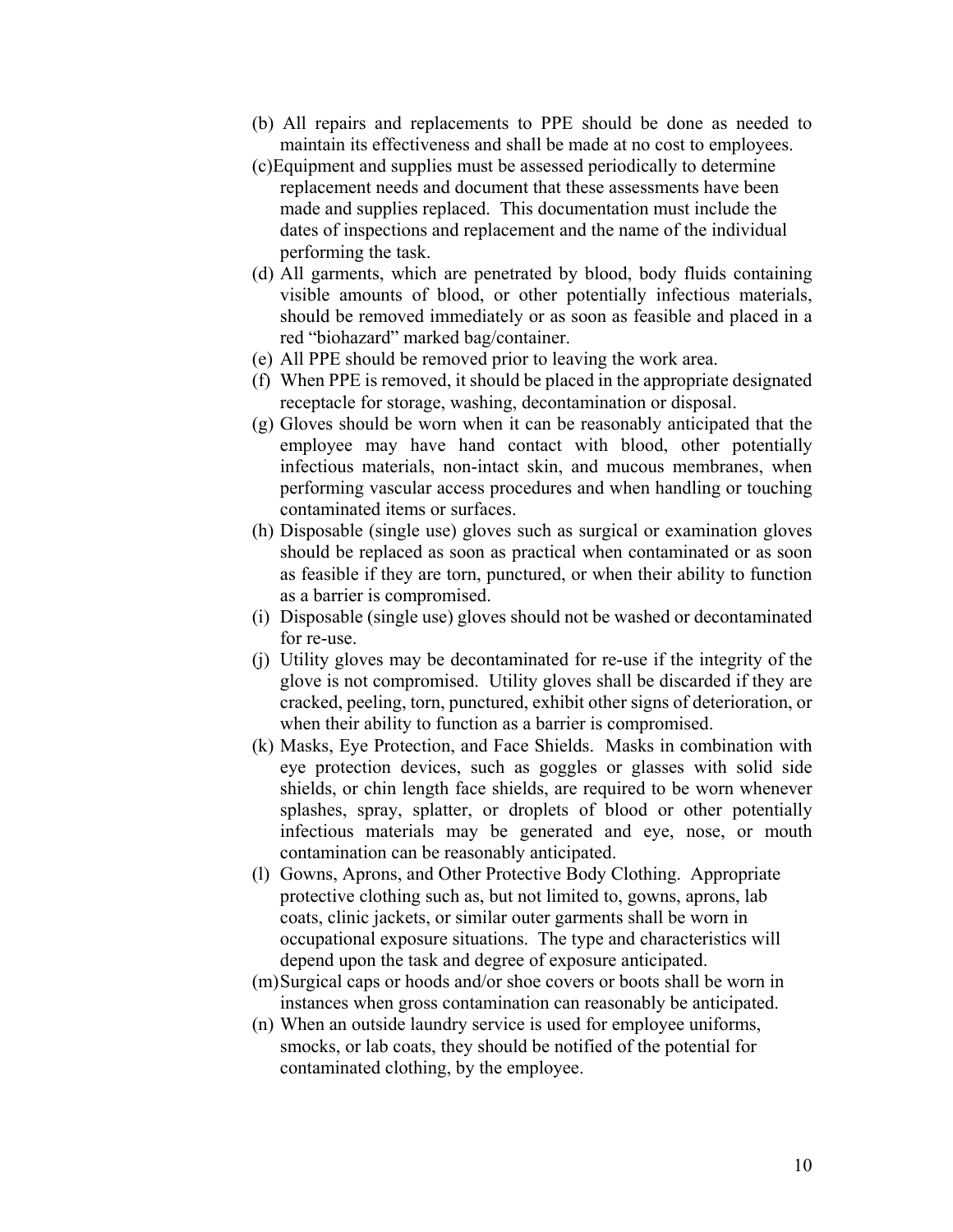## **C. Work Practice Controls**

### **(1) Hand Washing**

- (a) Hand washing facilities, which are readily accessible, should be provided to employees.
- (b) When hand-washing facilities are not feasible, the supervisor should provide either an appropriate antiseptic hand cleaner in conjunction with clean cloth/paper towels or antiseptic towelettes. When antiseptic hand cleaners or towelettes are used, hands should be washed with soap and running potable water as soon as feasible.
- (c) Supervisors are responsible for ensuring that employees wash their hands and any other potentially contaminated skin area with soap and water immediately or as soon as feasible after the removal of PPE and gloves.
- (d) Supervisors should ensure that employees wash hands and any other skin with soap and water, or flush mucous membranes with water immediately or as soon as feasible following contact of body areas with blood or other potentially infectious materials.

### **(2) Bites/Bodily Fluid Exposures**

- (a) When possible, employees should avoid direct contact with saliva, tears, sweat, blood, urine, semen, feces or vomit.
- (b) Bites should take the following actions:
	- (1) Apply appropriate first-aid.
	- (2) Notify your supervisor, complete the appropriate reports and seek medical attention.

## **(3) Sharps**

- (a) Contaminated needles and other contaminated sharps should be placed in sharps containers immediately after use.
- (b) Needles and syringes must be discarded into the sharps container as a unit. They should not be separated from syringes by hand.
- (c) Contaminated sharps should not be bent, recapped, removed, sheared or purposely broken. Contaminated needles and other contaminated sharps shall not be bent, recapped or removed unless Risk Management has determined that no alternative is feasible or that such action is required by a specific medical or dental procedure. If such action is required, then the recapping or removal of the needle must be done by the use of a mechanical device or a one-handed technique.
- (d) Broken glassware should not be picked up by hand. Appropriate tools must be used.

## **(4) Contaminated Sharps/Materials Discarding and Containment**

(a) Contaminated sharps should be discarded immediately or as soon as feasible after use into appropriate sharps containers.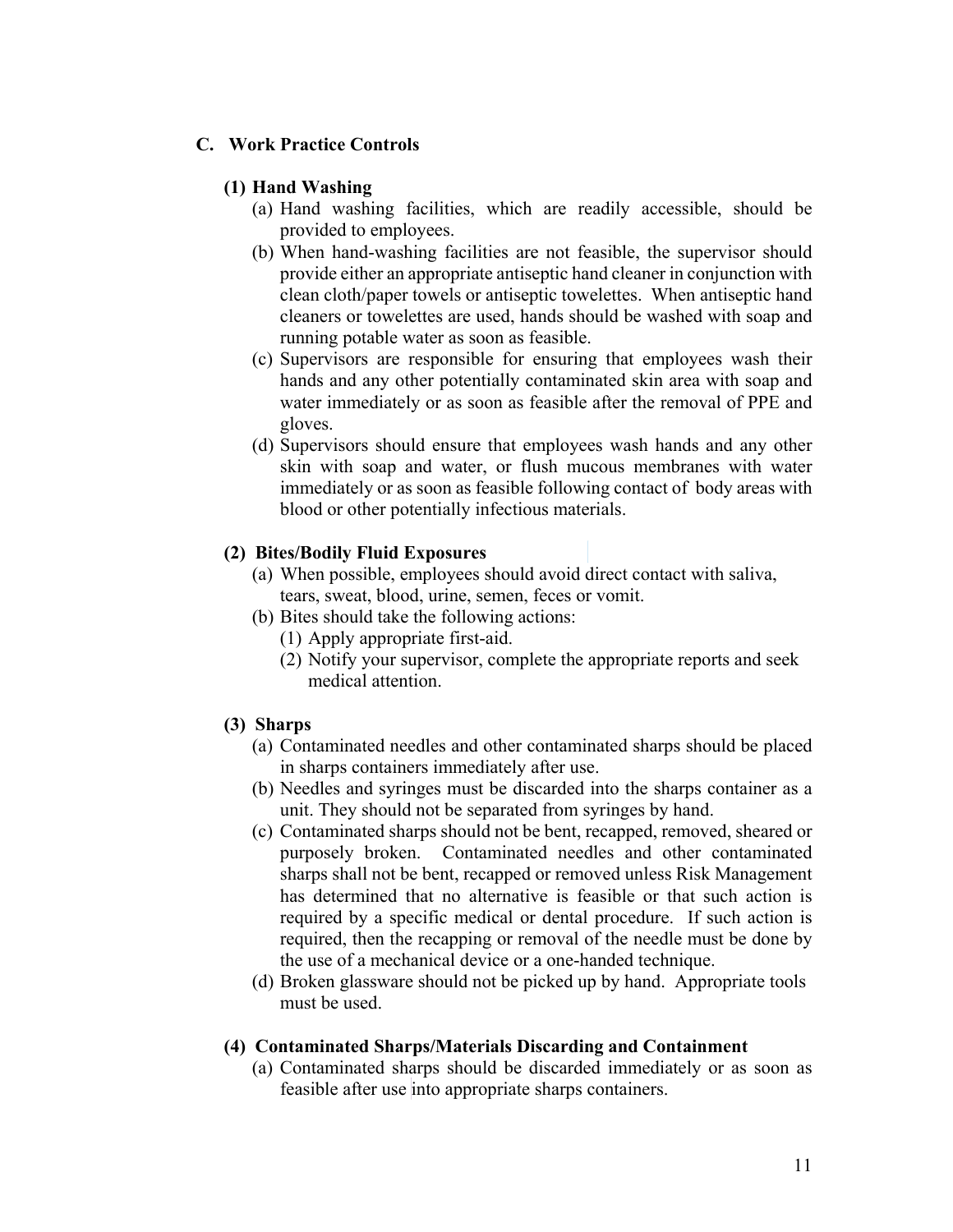- (b) Containers should be closable, puncture resistant, leak proof on sides and bottom, and biohazard labeled or color-coded.
- (c) Containers should be maintained upright throughout use and are not allowed to overfill (they shall be replaced when they are three-fourths full).
- (d) Supervisors in each program area where sharps are used are responsible for ensuring that sharps containers are routinely replaced and that they are disposed of properly.
- (e) All other contaminated materials such as towels, rags, disposable medical supplies and gloves, etc., will be disposed of in biohazard "red bag" containers.
	- (1) These "red bags" will be placed in containers that have closeable lids.
	- (2) These containers will be properly labeled in accordance with section X of this policy.

## **(5) Work Area Restrictions/Precautions**

- (a) In work areas where there is a reasonable likelihood of exposure to blood or other potentially infectious materials, employees should not eat, drink, apply cosmetics or lip balm, smoke or handle contact lenses.
- (b) Food and beverages should not be kept in refrigerators, freezers, shelves, cabinets, or on counter tops or bench tops where blood or other potentially infectious materials are present.
- (c) Employees who have cuts on their hands and are preparing food must use food preparation gloves.
- (d) All procedures involving blood or other potentially infectious materials should be conducted in a manner, which will minimize splashing, spraying, splattering, and generation of droplets of these substances.
- (e) If circumstances are such that aerosolization may occur, a mask and goggles, or face shield must be worn.
- (f) Mouth pipeting/suctioning of blood or other potentially infectious materials is prohibited.
- (g) Eating and drinking are prohibited in areas that are contaminated with blood or other potentially infectious materials. Food and beverages should not be stored in the same refrigerator or container as blood or other potentially infectious materials.

## **(6) Collection of Specimens**

- (a) Specimens of blood or other potentially infectious materials should be placed in a container that prevents leakage during the collection, handling, processing, storage, transport, or shipping of the specimens.
- (b) The container used for this purpose should be labeled with a biohazard label or color-coded and closed prior to being stored, transported or shipped.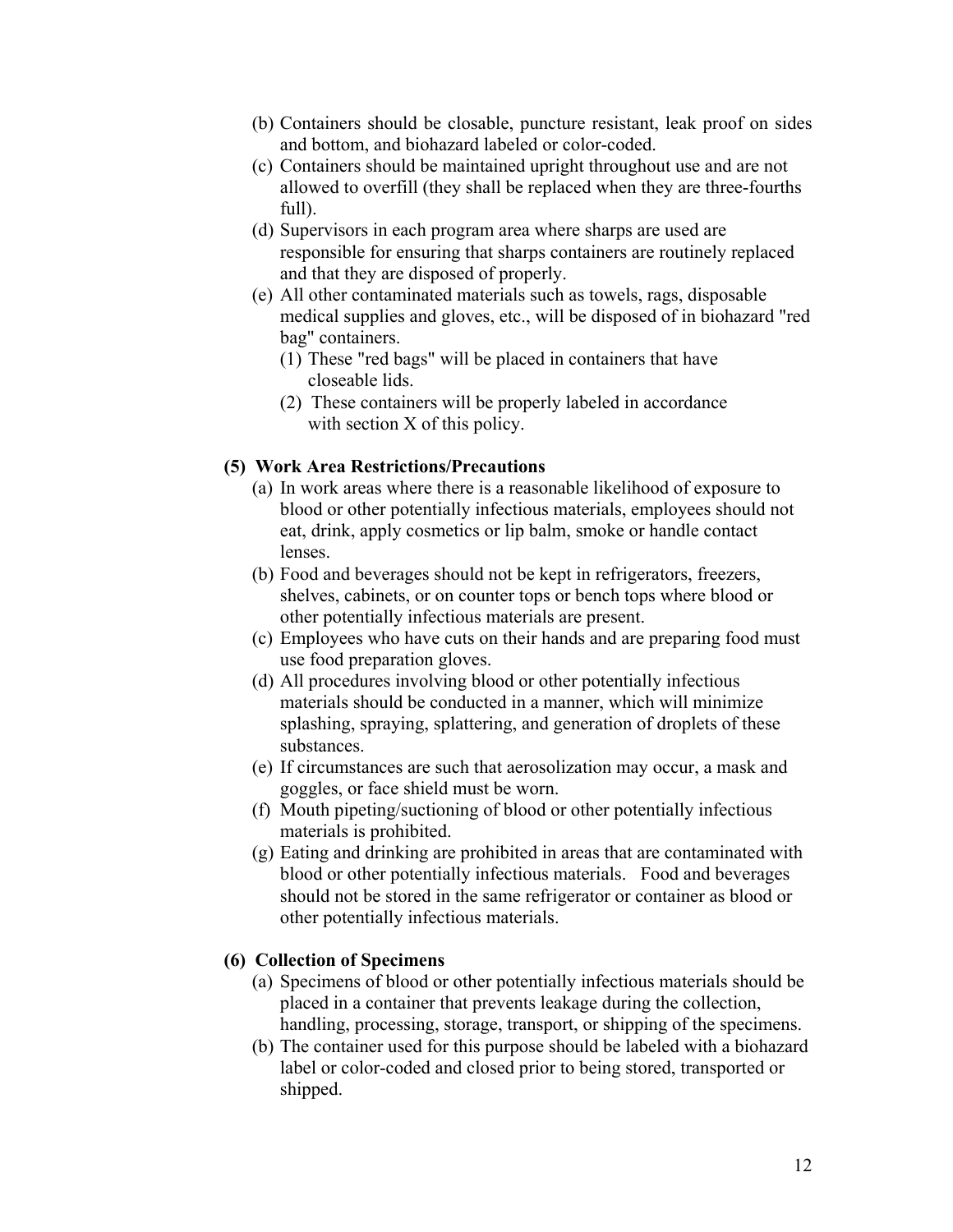- (c) If outside contamination of the primary container occurs, the primary container should be placed within a secondary container that is puncture-resistant and prevents leakage during the handling, processing, storage, transport or shipping of the specimen.
- (d) The secondary container should be puncture resistant and labeled with a biohazard label or color-coded.

## **(7) Cleaning Contaminated Equipment**

- (a) Equipment in need of repair, which becomes contaminated with blood or other potentially infectious materials should be examined prior to servicing or shipping and shall be decontaminated as necessary. All portions of contaminated equipment that remain shall be labeled with a biohazard label to inform employees, service representatives, and/or the manufacturer, as appropriate, prior to handling, servicing, or shipping so that appropriate precautions will be taken.
- (b) Equipment (instruments or tools) should be disinfected in such a manner as to minimize manual contact prior to servicing or shipping, using a bleach solution or any disinfectant that is labeled as approved for such use by the EPA.
	- (1) Heavy duty gloves and splash-goggles should be worn while you are cleaning instruments or tools.
	- (2) Instruments or tools that may have been contaminated with visible blood should be transported to the cleaning area in a closed, leakproof container. This container should allow the instruments and/or tools to be washed and drained without being handled while still contaminated.
- (c) Employees should not place common instruments such as pens, penlights, stethoscopes, or other items in their mouths, because they may be contaminated.

## **D. Housekeeping**

## **(1) General**

- (a) Employees should ensure that the worksite is maintained in a clean and sanitary condition.
- (b) The supervisor should determine and implement an appropriate written schedule for cleaning and method of decontamination based upon the location within the facility, type of surface to be cleaned, type of soil present, and tasks or procedures being performed in the area.

## **(2) Equipment**

(a) All equipment and environmental and working surfaces should be cleaned and decontaminated after contact with blood or other potentially infectious materials.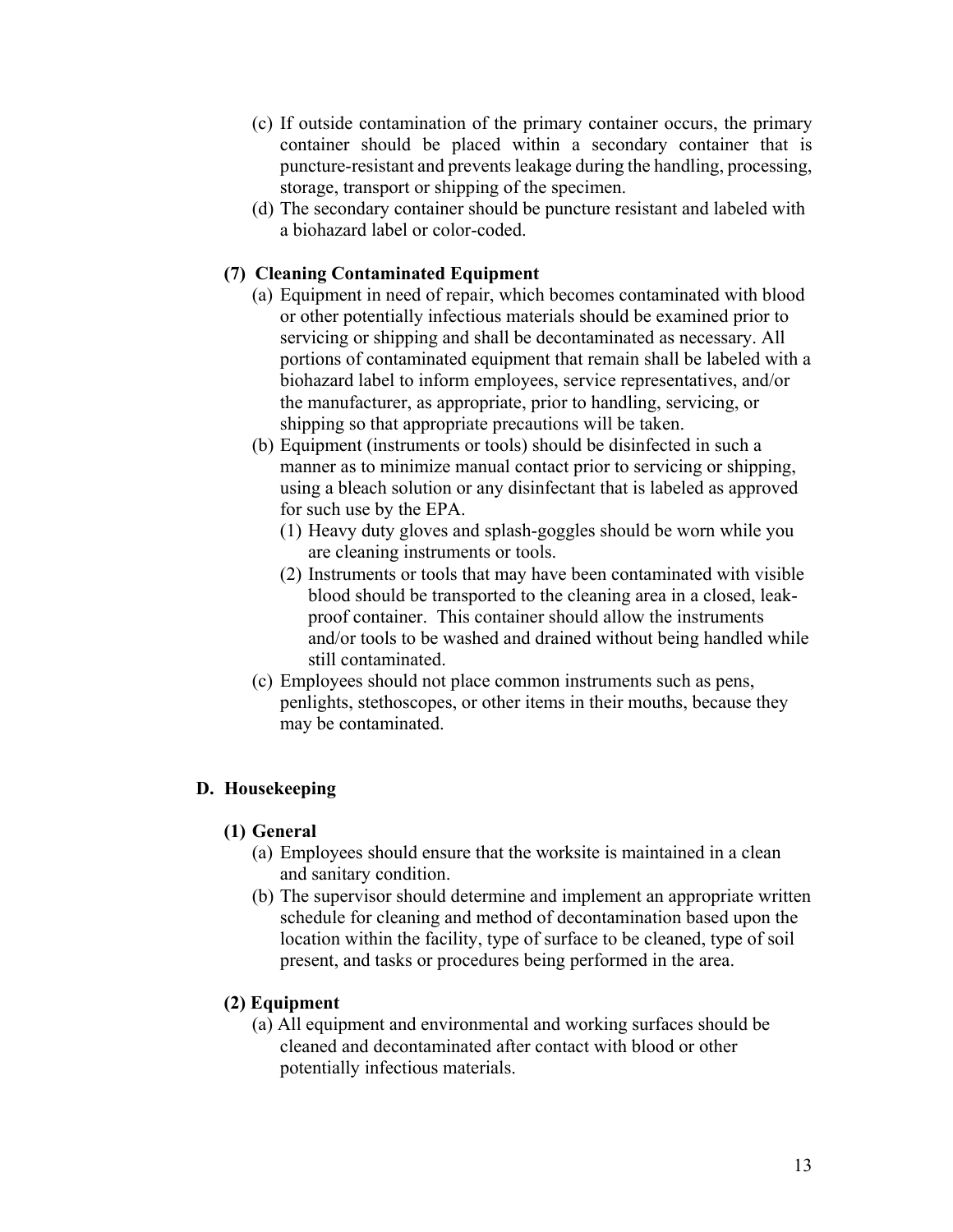- (1) All contaminated work surfaces should be decontaminated with an appropriate disinfectant after completion of procedures; immediately or as soon as feasible when surfaces are overtly contaminated or after any spill of blood or other potentially infectious materials, and at the end of the work shift if the surface may have become contaminated since the last cleaning.
- (2) A bleach solution  $(1:10)$  or any disinfectant that is labeled as approved by the EPA for decontamination.
- (3) Protective coverings, such as plastic wrap, aluminum foil, or imperviously-backed absorbent paper used to cover equipment and environmental surfaces, should be removed and replaced as soon as feasible when they become contaminated or at the end of the work shift if they may have become contaminated during the shift.
- (4) All bins, pails, cans and similar receptacles intended for reuse which have a reasonable likelihood for becoming contaminated with blood or other potentially infectious materials should be inspected and decontaminated on a regularly scheduled basis and cleaned and decontaminated immediately or as soon as feasible upon visible contamination.
- (5) Broken glassware, which may be contaminated, should not be picked up directly with the hands. It should be cleaned up using mechanical means, such as a brush and dustpan, tongs, or forceps.
- (6) Reusable sharps (i.e. surgical instruments that are sterilized and reused) that are contaminated with blood or other potentially infectious materials should not be stored or processed in a manner that requires employees to reach by hand into the containers where these sharps have been placed.

### **(3) Vehicles**

Emergency vehicles should be disinfected in such a manner as to minimize manual contact prior to servicing or shipping, using a bleach solution or any disinfectant that is labeled as approved by the EPA.

#### **(4) Regulated Waste Disposal**

(A) Contaminated Sharps Discarding and Containment

- 1. All contaminated sharps and regulated waste should be discarded immediately or as soon as feasible in containers that are:
	- (a) losable;
	- (b) puncture-resistant;
	- (c) leak proof on sides and bottoms; andlabeled with a biohazard label or color-coded
- (2) During use, containers for contaminated sharps should be:
	- (a) Easily accessible to employees and located as close as feasible to the immediate area where sharps are used or can be reasonably anticipated to be found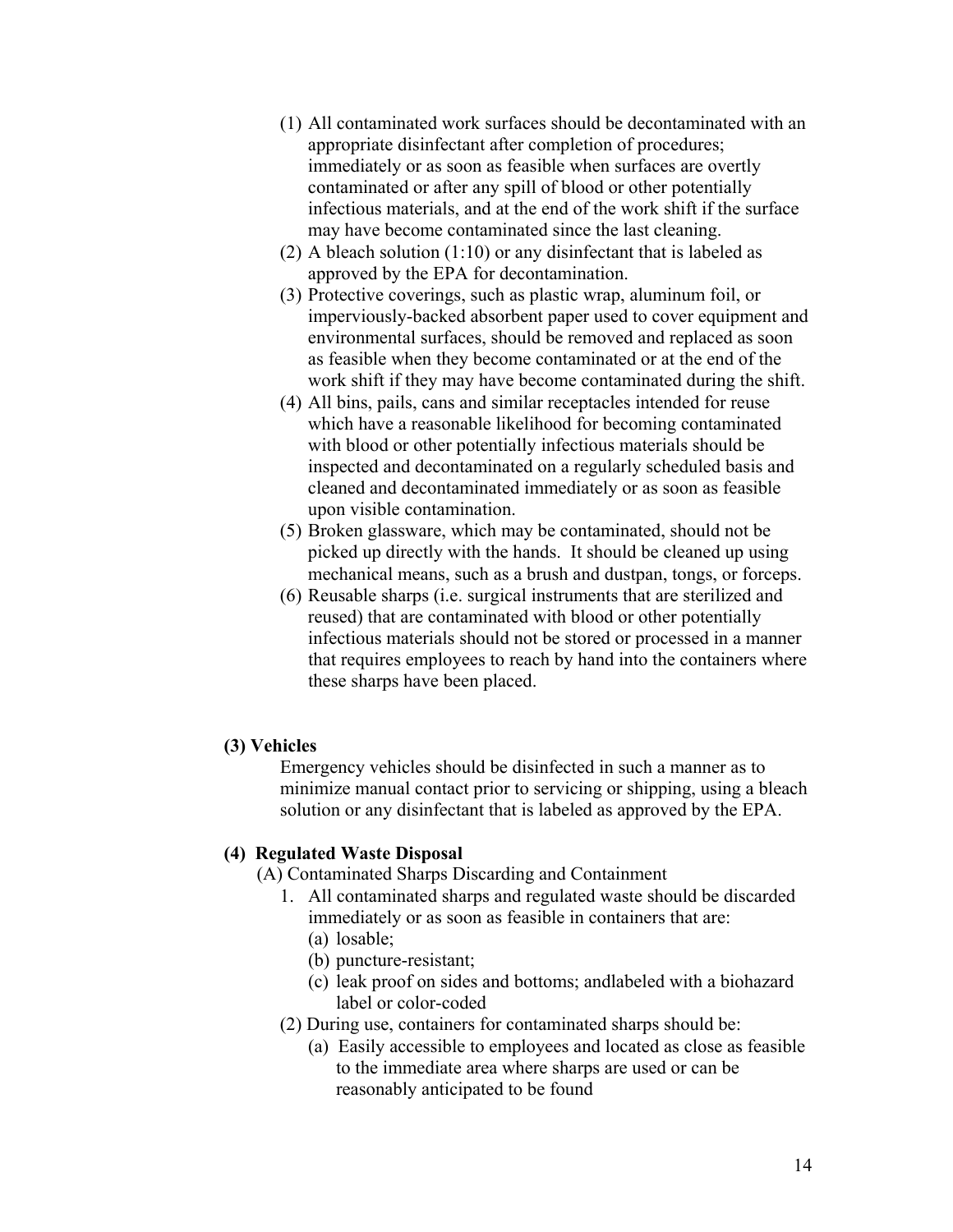- (b) Maintained upright throughout use; and
- (c) Replaced routinely and not be allowed to overfill
- (3) When moving containers of contaminated sharps or regulated waste from the area of use, the containers shall be:
	- (a) Closed immediately prior to removal or replacement to prevent spillage or protrusion of contents during handling, storage, transport or shipping;
	- (b) Placed in a second container if leakage is possible. The second container should be:
		- (1) Closable
		- (2) Constructed to contain all contents and prevent leakage during handling, storage, transport, or shipping; and
		- (3) Labeled or color-coded
- (4) Re-useable containers should not be opened, emptied, or cleaned manually or in any other manner which would expose employees to the risk of percutaneous injury.
- (B) Other Regulated Waste Containment
	- (1) Regulated waste should be placed in containers which are:
		- (a) Closable
		- (b) Constructed to contain all contents and prevent leakage during handling, storage, transport, or shipping
		- (c) Labeled or color-coded
		- (d) Closed prior to removal to prevent spillage or protrusion of content during handling, storage, transport, or shipping
	- (2) If outside contamination of the regulated waste container occurs, it should be placed in a second container. The second container should be:
		- (a) Closable
		- (b) Constructed to contain all contents and prevent leakage during handling, storage, transport, or shipping
		- (c) Labeled or color-coded and
		- (d) Closed prior to removal to prevent spillage or protrusion of content during handling, storage, transport, or shipping
- (C) Waste Disposal

Sharps containers and other containers described above shall be shipped off site for treatment and disposal by a third party in compliance with the Solid Waste Management Rules for Medical Waste Management, Disposal Transportation, Collection and Storage (Title 30, Texas Administrative Code, Chapter 330).

### **(5) Laundry**

(a) Laundry contaminated with blood or other potentially infectious materials should be handled as little as possible with a minimum of agitation.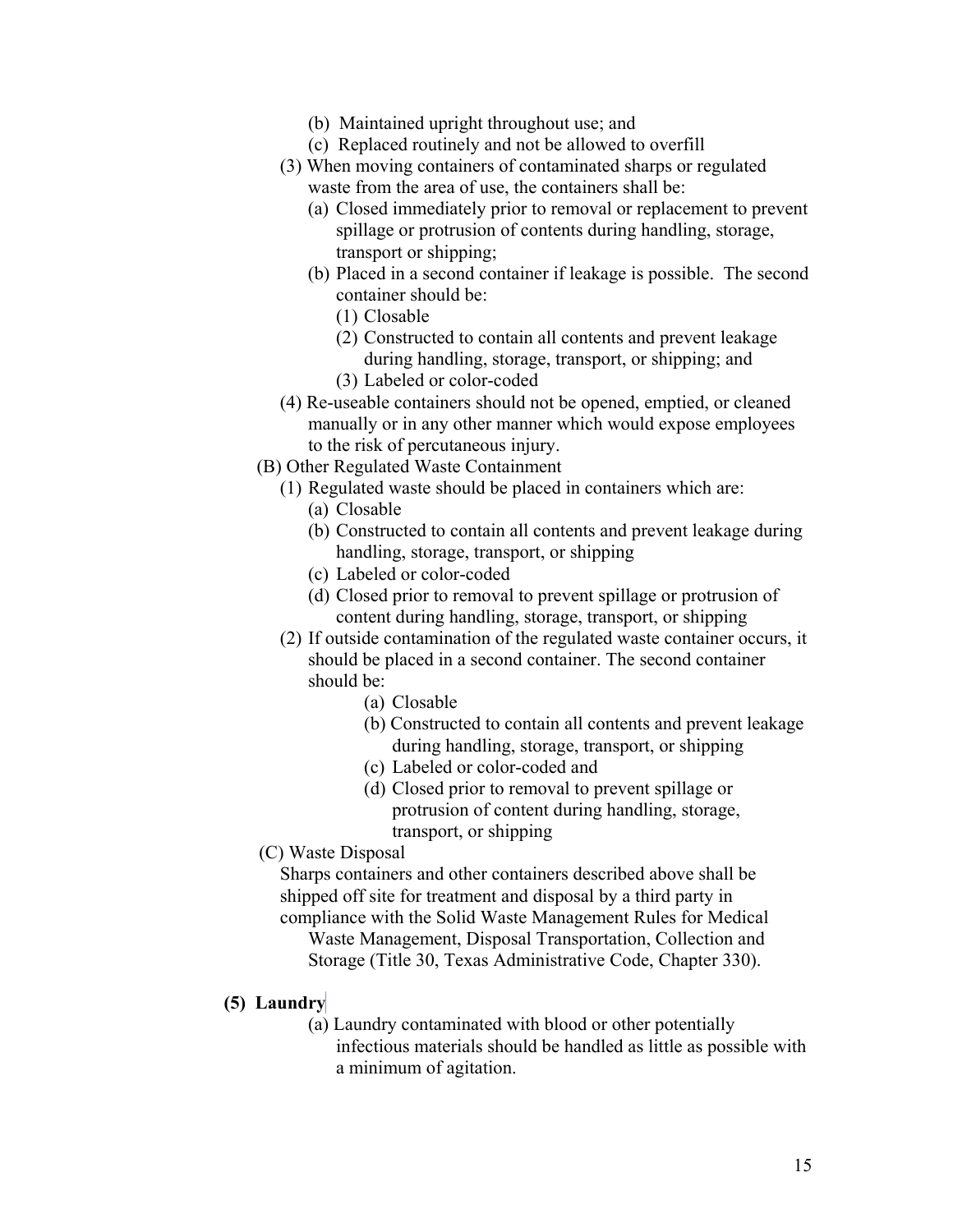- (a) Such laundry should be placed in appropriately marked bags or containers at the location where it was used. These bags or containers should be labeled with a biohazard label or color-coded.
- (b) Such laundry should not be sorted or rinsed in the area of use.
- (c) Whenever contaminated laundry is wet and presents a reasonable likelihood of soak-through of or leakage from the bag or container, the laundry should be placed and transported in bags or containers, which prevent soak-through and/or leakage of fluids to the exterior.
- (d) All employees who handle contaminated laundry should use protective gloves and other appropriate PPE to prevent contact with blood or other potentially infectious materials.
- (e) All County departments should use the dry cleaning process to launder uniforms contaminated with visible blood.
- (f) It will be the responsibility of each department to set up this service.
- (g) Laundry that becomes contaminated with visible blood should not be taken home. This procedure does not apply to materials and clothing that come into contact with body fluids such as urine, feces, or vomitus, unless they contain visible blood.
- (h) All outside sources providing laundry services should be notified of the potential for contaminated clothing.
- (i) When a department ships contaminated laundry off-site to a second facility which does not utilize Universal Precautions in the handling of all laundry, the department generating the contaminated laundry must place such laundry in bags or containers which are labeled with a biohazard label or color-coded.

## **VIII. POST-EXPOSURE EVALUATION AND FOLLOW-UP**

## **(A) General**

- . (1) Harris County should make available to all employees who have occupational exposure, a post-exposure evaluation and follow-up to an exposure incident.
- (2) All medical evaluations and procedures including post-exposure evaluation and follow-up, including prophylaxis (initial drug treatment), are:
	- (a) Made available at no cost to the employee;
	- (b) Performed by or under the supervision of a licensed physician or by or under the supervision of another licensed healthcare professional and
	- (c) Provided according to recommendations of the U.S. Public Health Service current at the time these evaluations and procedures take place.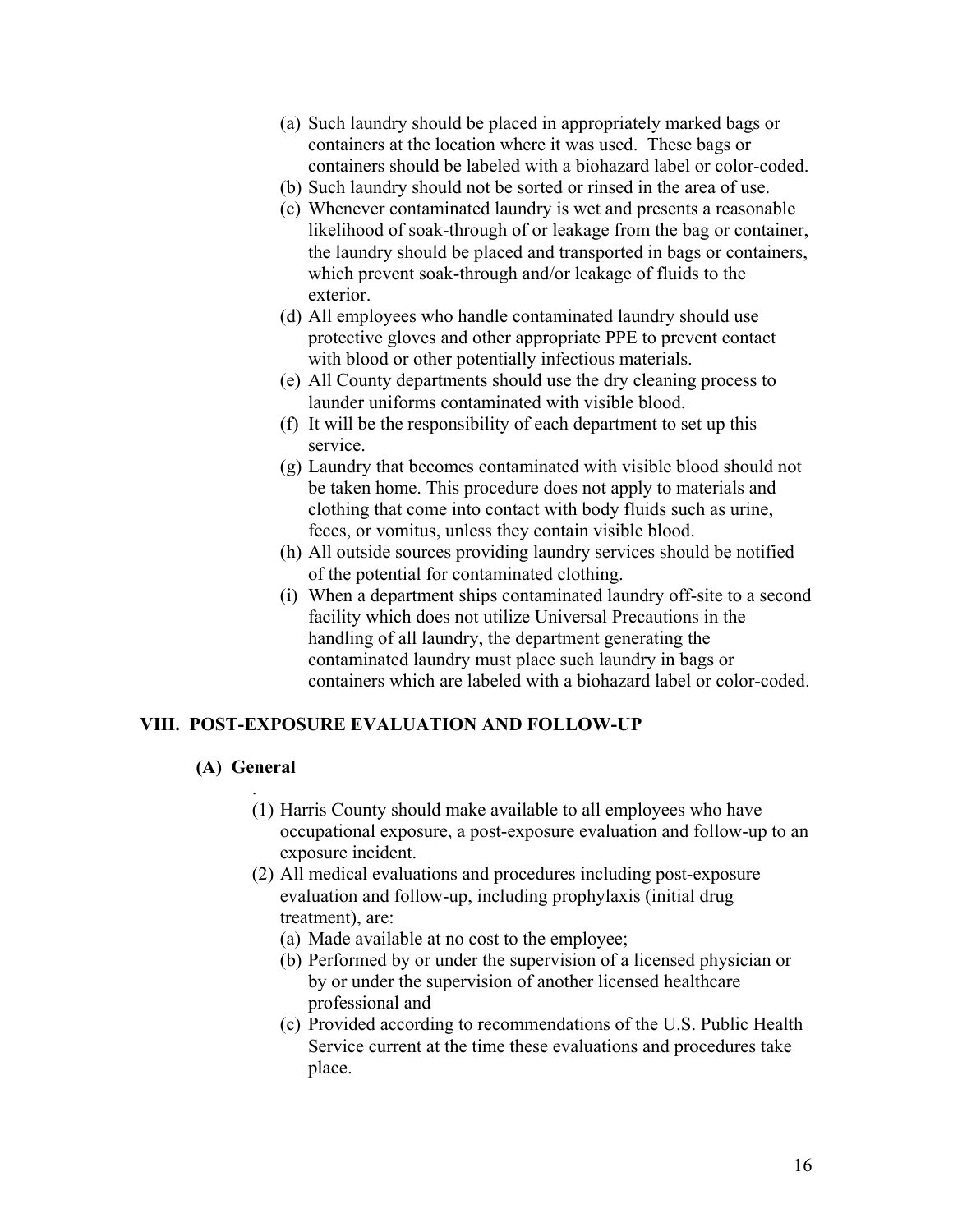### **(B) Post-exposure Evaluation and Follow-Up**

### (1) An **exposure incident** is defined as:

*A specific eye, mouth, or other mucous membrane, non-intact skin or parenteral contact with blood or other potentially infectious material which results from an employee performing their duties.* 

(2) Following a report of an exposure incident, the supervisor should make immediately available to the exposed employee a confidential medical evaluation and follow-up with the medical provider as designated by Harris County. The confidential medical evaluation and follow-up should include:

> Documentation of the route(s) of exposure, and the circumstances under which the exposure incident occurred must be obtained per the employee. Employees are required to complete:

Affidavit of Possible Exposure to Reportable Disease, (Appendix 1)

Exposure to Transporter Form (Appendix 3)

- (a) Counseling; and
- (b) Identification and documentation of the source individual, if known and/or allowed by state or local law as determined by the treating medical facility as designated by Harris County.
	- (1) The source individual's blood should be tested as soon as feasible and after consent is obtained by the treating medical facility in order to determine HBV, HIV and non-HIV (rabies) infectivity. If consent is not obtained it shall be established that legally required consent cannot be obtained. When the source individual's consent is not required by law, the source individual's blood, if available, should be tested and the results documented. (All of this information should be determined by the treating medical facility)
	- (2) When the source individual is already known to be infected with HBV or HIV, testing for the source individual's known HBV or HIV status need not be repeated.
	- (3) Results of the source individual's testing should be made available to the exposed employee, and the employee should be informed of applicable laws and regulations concerning disclosure of the identity and infectious status of the source individual (by the appropriate licensed healthcare professional).
- (c) Collection and testing of blood for HBV and HIV serological status (to be determined and performed at the treating medical facility);
	- (1) The exposed employee's blood should be collected as soon as feasible and tested after consent is obtained. Tests for Harris County should include: HIV/HBV/HCV/RPR.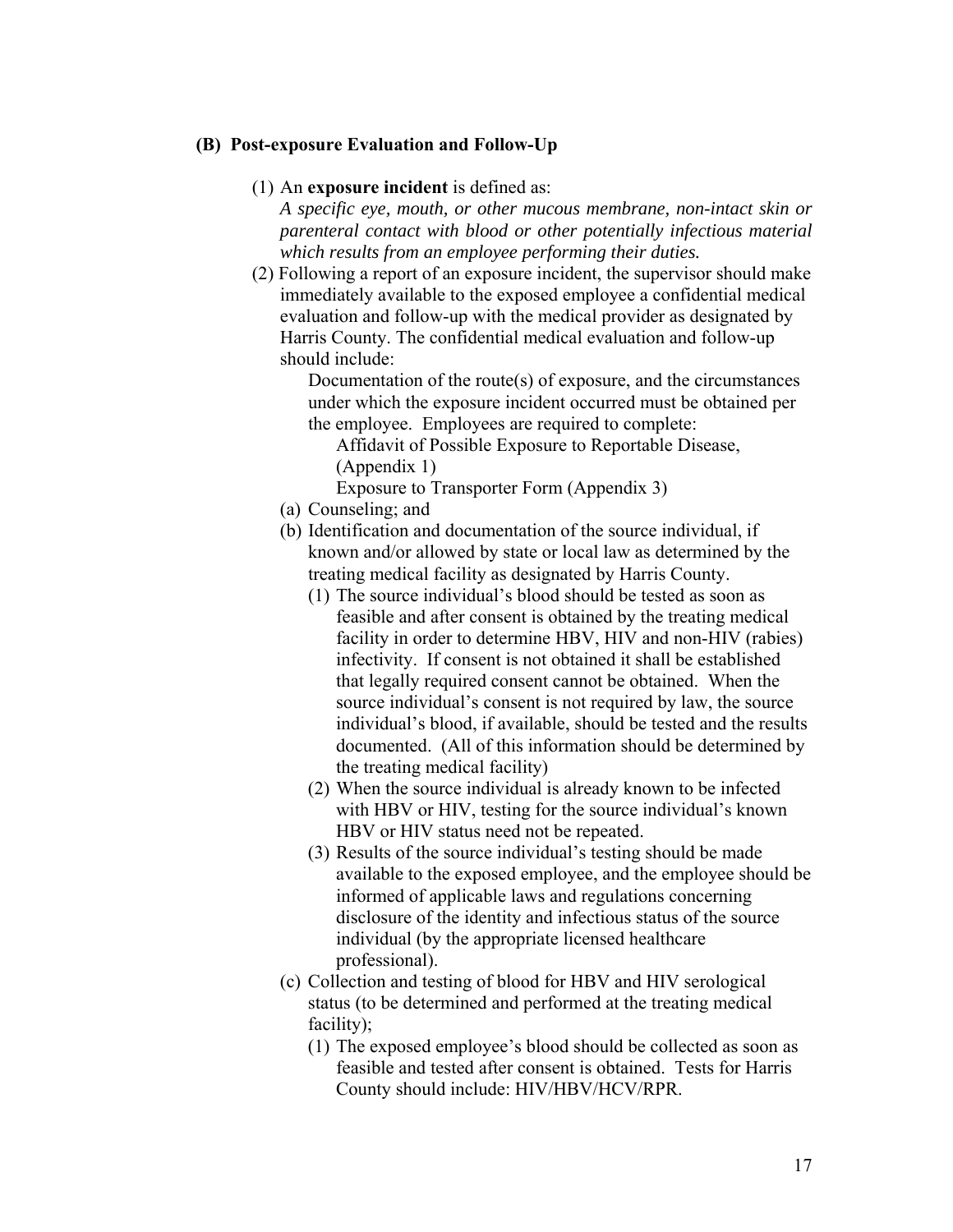- (2) If the employee consents to baseline (initial) blood collection, but does not give consent at that time for HIV serologic testing, the sample should be preserved for at least 90 days. If, within 90 days of the exposure incident, the employee elects to have the baseline sample tested, such testing should be done as soon as feasible.
- (d) Post-exposure prophylaxis, when medically indicated, as recommended by the U.S. Public Health Service;
- (e) Evaluation of reported illnesses.

## **(C) Information Provided to the Healthcare Professional**

- (1) The supervisor should ensure that the healthcare professional evaluating an employee after an exposure incident is provided the following information:
	- (a) Copy of 29 CFR 1910.1030
	- (b) A description of the exposed employee's duties (job description and job physical requirements) as they relate to the exposure incident
	- (c) A completed Affidavit of Possible Exposure (Appendix 1)
	- (d) Results of the source individual's blood testing, if available.
	- (e) All medical records relevant to the appropriate treatment of the employee including vaccination status which are the supervisor's responsibility to maintain.

# **(D) Healthcare Professional's Written Opinion**

- (1) **Post-exposure evaluation and Follow-Up** written opinion should be limited to:
	- (a) That the employee has been informed of the results of the evaluation by the treating medical facility; and
	- (b) That the employee has been told about any medical conditions resulting from exposure to blood or other potentially infectious materials which require further evaluation or treatment. (All other findings or diagnoses shall remain confidential and should not be included in the written report)

## **IX. HARRIS COUNTY REPORTING PROCEDURES FOR BLOODBORNE PATHOGEN EXPOSURE**

# **(A) Healthcare Facilities**

- (a) Once the incident has been reported to the supervisor, the exposed employee should immediately report to the appropriate healthcare facility for a confidential medical evaluation, and initial (baseline) testing.
- (b) Harris County's testing protocol should be at the initial (baseline) visit, with follow-up testing at 6 weeks, 3 months, 6 months, and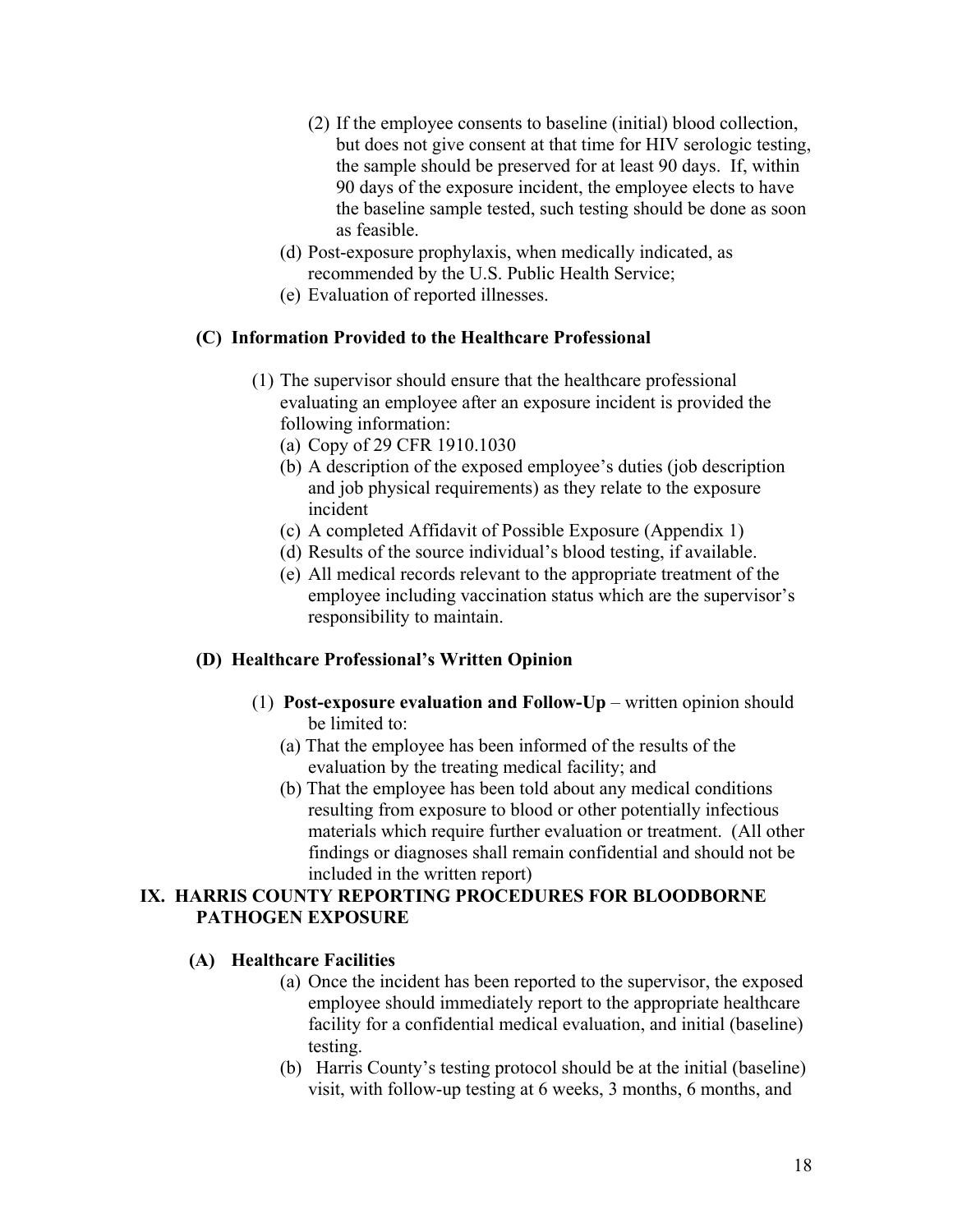12 month intervals. The employee should be offered post exposure prophylaxis in accordance with the current recommendations of a licensed physician or licensed healthcare professional

## **(B) Forms**

- (1) When an exposure incident occurs, the supervisor should be immediately notified.
	- (a) All supervisors and/or employees should complete the Affidavit of Possible Exposure form. (Appendix 1)
	- (b) Employees **must also** complete the Exposure to Transporter Form. (Appendix 3)
	- (c) The Exposure to Transporter Form and the Affidavit of Possible Exposure form must be left at the healthcare facility initiating the baseline testing.
	- (d) For injuries involving the use of sharps, the Contaminated Sharps Injury Reporting Form, (see Appendix 2) must also be completed.
	- (e) A copy of the Affidavit of Possible Exposure to Reportable Disease, Report of Possible Exposure to Transporter and if applicable, a copy of the Contaminated Sharps Injury Reporting Form must be submitted to Risk Management within 24 hours of the exposure.

## **(C) Workers' Compensation Benefits**

- (1) An employee may qualify for workers' compensation benefits for illness due to occupational exposure to pathogens. The employee and/or supervisor must complete the Employers First Report of Injury/Illness (DWC 1), an Accident Statement and the Affidavit of Possible Exposure forms.(Appendix 1)
- (2) The employee must take the Affidavit of Possible Exposure, (Appendix 1) to the licensed healthcare professional to initiate the Post Exposure Protocol (Medical Evaluation and initial baseline testing).
- (3) All original Employer's First Report of Injury/Illness (DWC-1), Accident Statements, Texas Workers' Compensation Work Status Report (DWC-73), carbon copies of the Exposure to Transporter and Affidavit of Possible Exposure forms must be forwarded to Risk Management within 24 hours of the exposure.

### **(D) Counseling**

(1) The employee should be given appropriate counseling by the medical provider or the designated referral, concerning infection status, results and interpretations of tests, and precautions to take during the period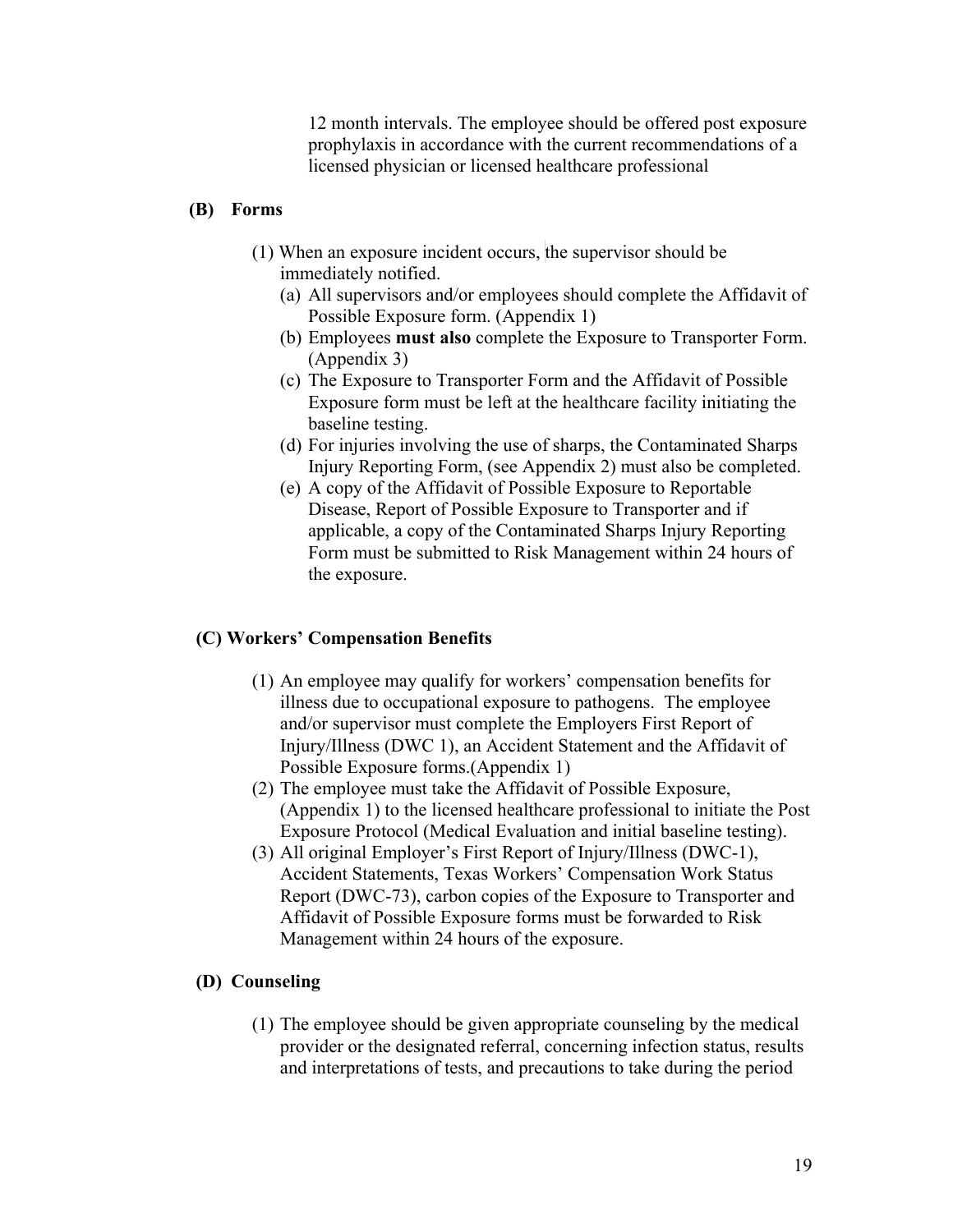after the exposure incident. (This will be performed by the medical healthcare facility and healthcare professional.)

(2) The employee should also be informed about what potential illnesses can develop and to seek early medical evaluation and subsequent treatment. (This will be performed by the medical healthcare facility and healthcare professional.)

## **(E) Notification of Exposure**

- (1) Notifications to be made are as follows (by employee, if able, crew leader, etc.):
	- (a) Immediate supervisor
	- (b) Risk Management
	- (c) In the event that a work related exposure incident happens during an off shift or week-end, make the appropriate notifications as mentioned above leave a message.
- (2) If there are questions regarding the medical provider contact: Risk Management.

## **X. COMMUNICATION OF HAZARDS TO EMPLOYEES**

### **(A) Labels**

- (1) Biohazard warning labels should be affixed to all containers or bags of regulated waste, refrigerators and freezers containing blood or other potentially infectious materials, and other containers used to store, transport, or ship blood or other potentially infectious materials including laundry.
- (2) Labels are required to be a universal biohazard label and symbol printed in fluorescent orange or orange-red with a contrasting color for the lettering and symbol.
- (3) Labels should be affixed as close as feasible to the container by string, wire, adhesive, or other method that prevents their loss or unintentional removal.
- (4) Red bags or red containers may be substituted for labels.
- (5) Labels required for contaminated equipment should be in accordance with the above requirements, and should also state which portions of the equipment remain contaminated.
- (6) Regulated waste that has been decontaminated need not be labeled or color-coded.

### **(B) Information and Training**

(1) The primary contact for training is the Risk Management Department.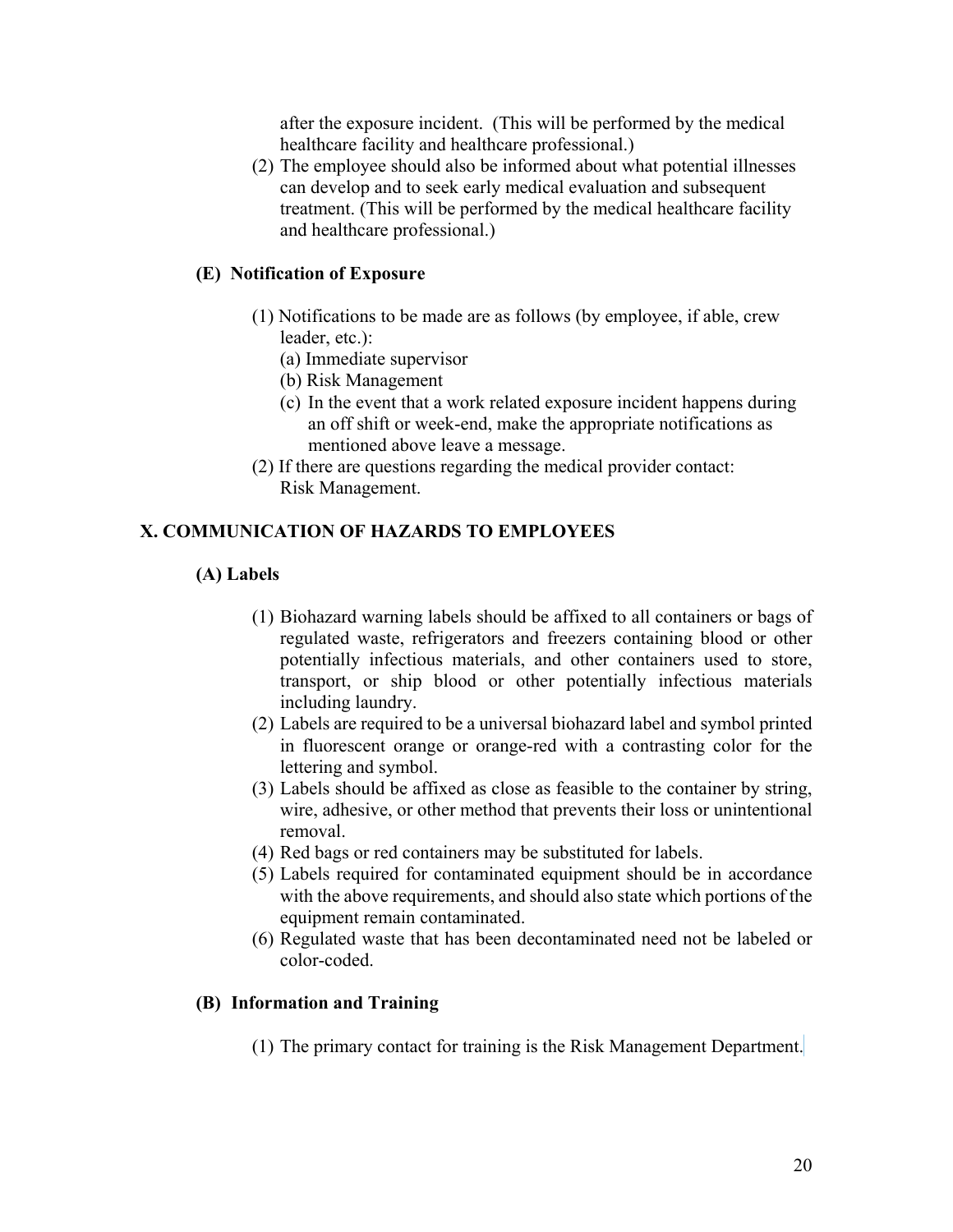- (2) Supervisors should ensure that all employees with occupational exposure participate in a training program which must be provided at no cost to the employee and during working hours.
- (3) Employees should receive training:
	- (a) at the time of initial assignment to tasks where occupational exposure may take place;
	- (b) within 90 days after the effective date of this plan; and
	- (c) at least annually thereafter (training updates)
- (4) For employees who have received training on bloodborne pathogens in the year preceding the effective date of the plan, only training with respect to the provisions of the plan which were not included need be provided.
- (5) Annual training for all employees should be provided within one year of their previous training.
- (6) Additional training should be provided when changes such as modification of tasks or procedures or institution of new tasks or procedures affect the employee's occupational exposure. The additional training may be limited to addressing the new exposures created.
- (7) Training material content should be in a format that is appropriate for the department and appropriate in content and vocabulary to educational level, literacy, and language of employees.
- (8) The person conducting the training should be knowledgeable in the subject matter covered by the elements contained in the training program as it relates to the workplace that the training will address.
- (9) Training should include at least the following information:
	- (a) An accessible copy of OSHA Standard 29 CFR 1910.1030 and an explanation of its contents;
	- (a) Chapter 96 Bloodborne Pathogen Control;
	- (c) A general explanation of the epidemiology and symptoms of bloodborne diseases;
	- (d) An explanation of modes of transmission of bloodborne pathogens;
	- (e) An explanation of the Harris County Exposure Control Plan and the means by which the employee can obtain a copy of the written plan;
	- (f) An explanation of the appropriate methods for recognizing tasks and other activities that may involve exposure to blood and other potentially infectious materials;
	- (a) An explanation of the use and limitations of methods that will prevent or reduce exposure including appropriate engineering controls, work practices, and personal protective equipment;
	- (a) Information on the types, proper use, location, removal, handling, decontamination and disposal of personal protective equipment;
	- (a) An explanation of the basis for selection of personnel protective equipment;
	- (a) Information on the Hepatitis B vaccine, including information on its efficacy, safety, method of administration, the benefits of being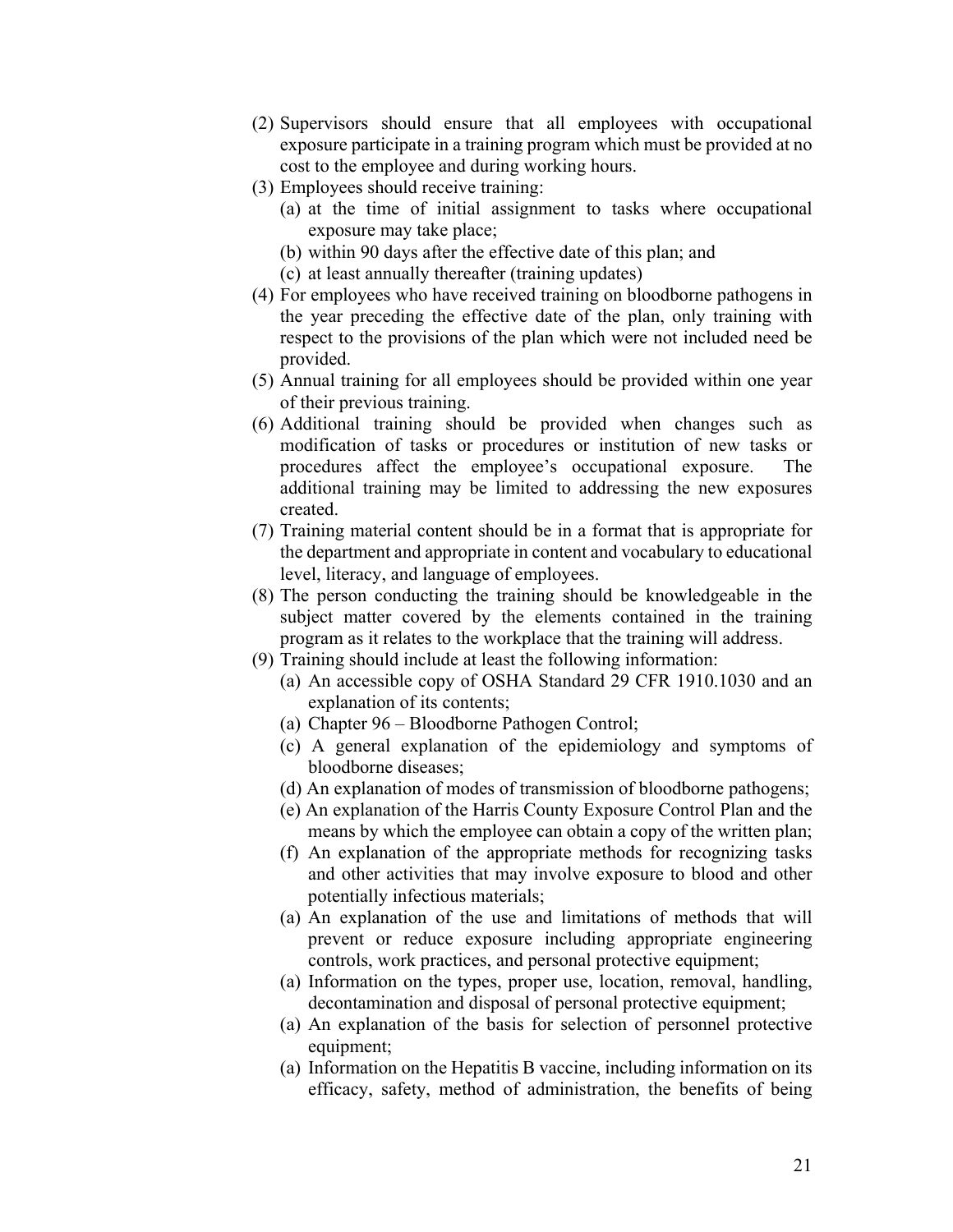vaccinated, and that the vaccine and vaccination will be offered free of charge;

- (a) Information on the appropriate actions to take and persons to contact in an emergency involving blood or other potentially infectious materials;
- (a) An explanation of the procedure to follow if an exposure incident occurs, including the method of reporting the incident and the medical follow-up that will be made available;
- (m)Information on the post-exposure evaluation and follow-up that the supervisor is required to provide for the employee following an exposure incident;
- (n) An explanation of the signs and labels and/or color coding;
- (o) An opportunity for interactive questions and answers with the person conducting the training session; and
- (p) Employees should have the opportunity to discuss and ask questions during this training.

## **XI. RECORDKEEPING**

### **(A) Training Records**

- (1) Records should include the following information:
	- (a) The dates of the training sessions;
	- (b) The contents or a summary of the training sessions;
	- (c) The names and qualifications of persons conducting the training; and
	- (d) The names and job titles of all persons attending the training sessions.
- (2) Training records should be maintained for 3 years from the date on which the training occurred.

#### **(B) Availability**

- (1) The Supervisor and/or Risk Management shall ensure that all records required to be maintained (employee training records) should be made available for examination and copying upon request to the Director of the National Institute for Occupational Safety and Health (OSH), U.S. Department of Health and Human Services, and the Assistant Secretary of Labor for OSH, or their designated representatives and as follows:.
- (2) Access to records
	- (a) Whenever an employee or employee's representative with written consent of the employee requests access to a record, the County should assure that access is provided in the reasonable time, place, and manner. If the County can not reasonably provide access to the record within 15 working days, the employer should within the 15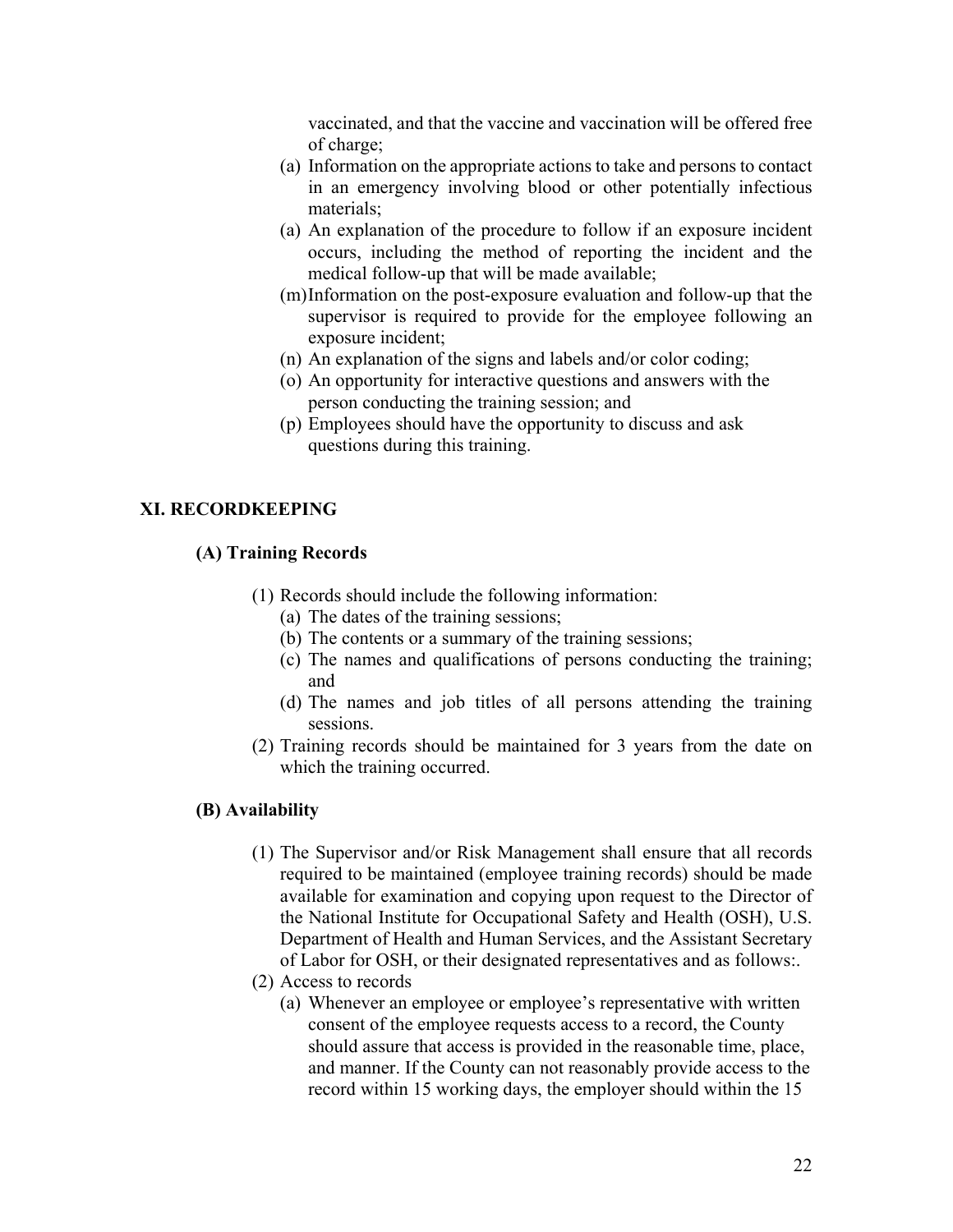working days apprise the employee or employee's representative requesting the record of the reason for the delay and the earliest date when the record can be made available.

- (b) The County may require of the requester only such information as should be readily known to the requester and which may be necessary to locate or identify the records being requested.
- (c) Whenever an employee or/and employee's representative request sa copy of a record, the County should assure that either: (1) A copy of the record may be provided with cost to the employee or employee's representative with prior review by the County Attorney's Office.

(2) The necessary mechanical copying facilities are made available without cost to the employee or the employee's representative.

## **(C) Sharps Injury Log**

- (1) A sharps injury log shall be established and maintained for the recording of percutaneous injuries from contaminated sharps. The information in the sharps injury log shall be recorded and maintained in such a manner as to protect the confidentiality of the injured employee (Appendix 2) and sent to Risk Management & HCPHES-Epidemiology.
- (2) A chief administrative officer for each facility or the designee shall report the contaminated sharps injury to the Local Health Authority where the facility is located not later than ten working days after the end of the calendar months in which it occurred.

#### **(D) Medical Record**

- (1) The following will be included in the employee occupational exposure file:
	- (b) Name and social security number of the employee;
	- (c) A copy of the employee's hepatitis B vaccination status including the dates of all the hepatitis B vaccinations and any medical records relative to the employee's ability to receive vaccinations;
	- (d) A copy of all results of examinations, medical testing, and followup procedures;
	- (e) Employer's copy of the healthcare professional's written opinion (This information is contained in Appendix 1); and
	- (f) A copy of the information provided to the healthcare professional.

### **XII. ANNUAL REVIEW**

**A.** Risk Management should review and make recommendations to update this plan: